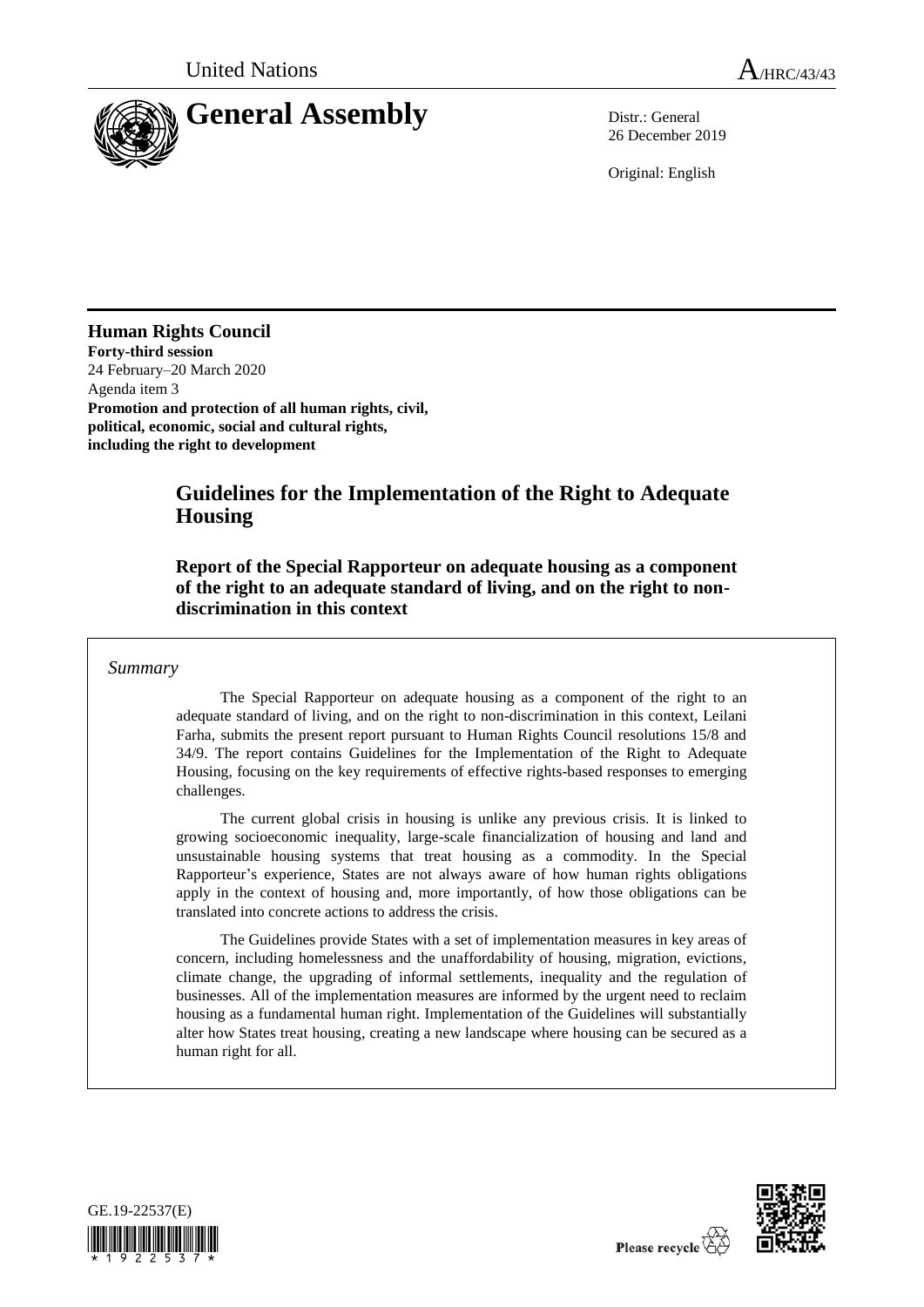# **A/HRC/43/43**

# Contents

| L  |                                                                                                                                                                         |
|----|-------------------------------------------------------------------------------------------------------------------------------------------------------------------------|
| П. |                                                                                                                                                                         |
|    | Guideline No. 1. Guarantee the right to housing as a fundamental human right linked                                                                                     |
|    | Guideline No. 2. Take immediate steps to ensure the progressive realization of the right                                                                                |
|    | Guideline No. 3. Ensure meaningful participation in the design, implementation and                                                                                      |
|    | Guideline No. 4. Implement comprehensive strategies for the realization of the right                                                                                    |
|    | Guideline No. 5. Eliminate homelessness in the shortest possible time and stop the                                                                                      |
|    | Guideline No. 6. Prohibit forced evictions and prevent evictions whenever possible                                                                                      |
|    | Guideline No. 7. Upgrade informal settlements incorporating a human rights-based                                                                                        |
|    |                                                                                                                                                                         |
|    |                                                                                                                                                                         |
|    | Guideline No. 10. Ensure the right to adequate housing for migrants and internally                                                                                      |
|    | Guideline No. 11. Ensure the capacity and accountability of local and regional governments                                                                              |
|    | Guideline No. 12. Ensure the regulation of businesses in a manner consistent with State                                                                                 |
|    | Guideline No. 13. Ensure that the right to housing informs and is responsive to climate<br>change and address the effects of the climate crisis on the right to housing |
|    | Guideline No. 14. Engage in international cooperation to ensure the realization of the right                                                                            |
|    | Guideline No. 15. Ensure effective monitoring and accountability mechanisms                                                                                             |
|    | Guideline No. 16. Ensure access to justice for all aspects of the right to housing                                                                                      |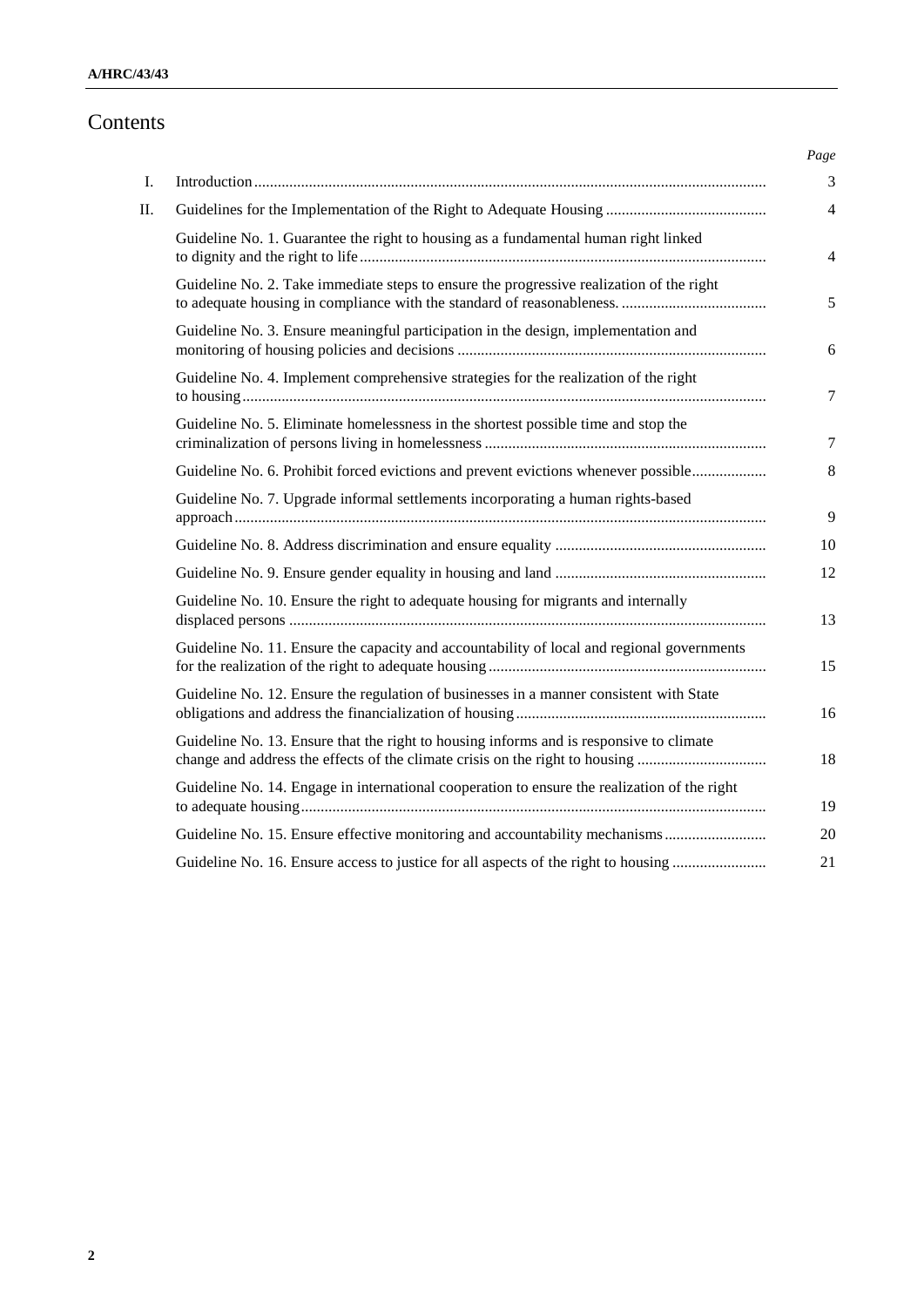# **I. Introduction**

This is the final report of the Special Rapporteur on adequate housing as a component of the right to an adequate standard of living, and on the right to nondiscrimination in this context, Leilani Farha. Based on her experiences during her mandate and responding to global housing conditions, the Special Rapporteur is presenting the Guidelines for the Implementation of the Right to Adequate Housing.<sup>1</sup>

2. More than 1.8 billion people worldwide lack adequate housing, and the number of people living in informal settlements has now surpassed 1 billion.<sup>2</sup> It is estimated that 15 million people are forcibly evicted every year and that approximately 150 million people are homeless.<sup>3</sup>

3. Private developers and investors are dominating housing systems in an unprecedented fashion, often divorcing housing from its social function by treating it as a commodity for speculation. The land on which informal settlements are located and affordable housing have become prime targets for private equity firms and pension funds looking for undervalued assets in which to park, grow and leverage capital, making housing and land increasingly unaffordable.

4. The present global housing crisis is not like any previous crisis of its kind. It is not caused by a decline in resources or an economic downturn but rather by economic growth, expansion and growing inequality. Housing has become a key driver of growing socioeconomic inequality, increasing wealth for those who own housing and driving those who do not into greater debt and poverty.

5. This situation raises unique challenges for the implementation of the right to housing. Tinkering around the edges of an unsustainable model of economic development will not work. The right to housing must be implemented in a manner that changes the way housing is currently conceived, valued, produced and regulated.

6. There is reason to believe change is possible. Both civil society and governments are increasingly recognizing the housing crisis as a human rights crisis requiring a human rights response. Neighbourhoods and communities around the world are organizing against detrimental development, "touristification" and speculation and are gaining the support of a growing number of local governments in affirming their right to adequate housing.

7. There remains, however, a lack of clarity among many in government and in civil society about what it actually means to implement the right to housing in a comprehensive and effective manner so as to meet these unprecedented challenges.

8. Fortunately, there is a well-established framework in international human rights law from which States and rights holders can draw. The content of the right to adequate housing has been the subject of extensive commentary and jurisprudence within the international human rights system and has been a central focus of human rights advocacy globally.<sup>4</sup>

9. The Guidelines set out below build on the normative standards that have emerged from this jurisprudence, as well as from the recommendations and experiences of the

<sup>&</sup>lt;sup>1</sup> The Special Rapporteur thanks all the researchers and students who assisted in this and other reports, including Stefania Errico, Sam Freeman and Julieta Perucca. A special thanks is extended to Bruce Porter for his extensive work on the present report and throughout the duration of the mandate. Sincere thanks also go to the staff of the Special Procedures Branch of the Office of the United Nations High Commissioner for Human Rights (OHCHR), in particular Juana Sotomayor, Gunnar Theissen, Madoka Saji, Jon Izagirre and Natacha Foucard, for their support for the mandate.

<sup>&</sup>lt;sup>2</sup> See https://unstats.un.org/sdgs/report/2019/goal-11.<br><sup>3</sup> See https://fe.witness.org and https://yaleg

https://fe.witness.org and https://yaleglobal.yale.edu/content/cities-grow-so-do-numbershomeless.

<sup>4</sup> See, e.g., the Committee on Economic, Social and Cultural Rights' general comments No. 4 (1991) on the right to adequate housing and No. 7 (1997) on forced evictions. See also the basic principles and guidelines on development-based evictions and displacement (A/HRC/4/18, annex I), the guiding principles on security of tenure for the urban poor (A/HRC/25/54) and the Views of the Committee in *Ben Djazia and Bellili v. Spain* (E/C.12/61/D/5/2015) and *I.D.G. v. Spain* (E/C.12/55/D/2/2014).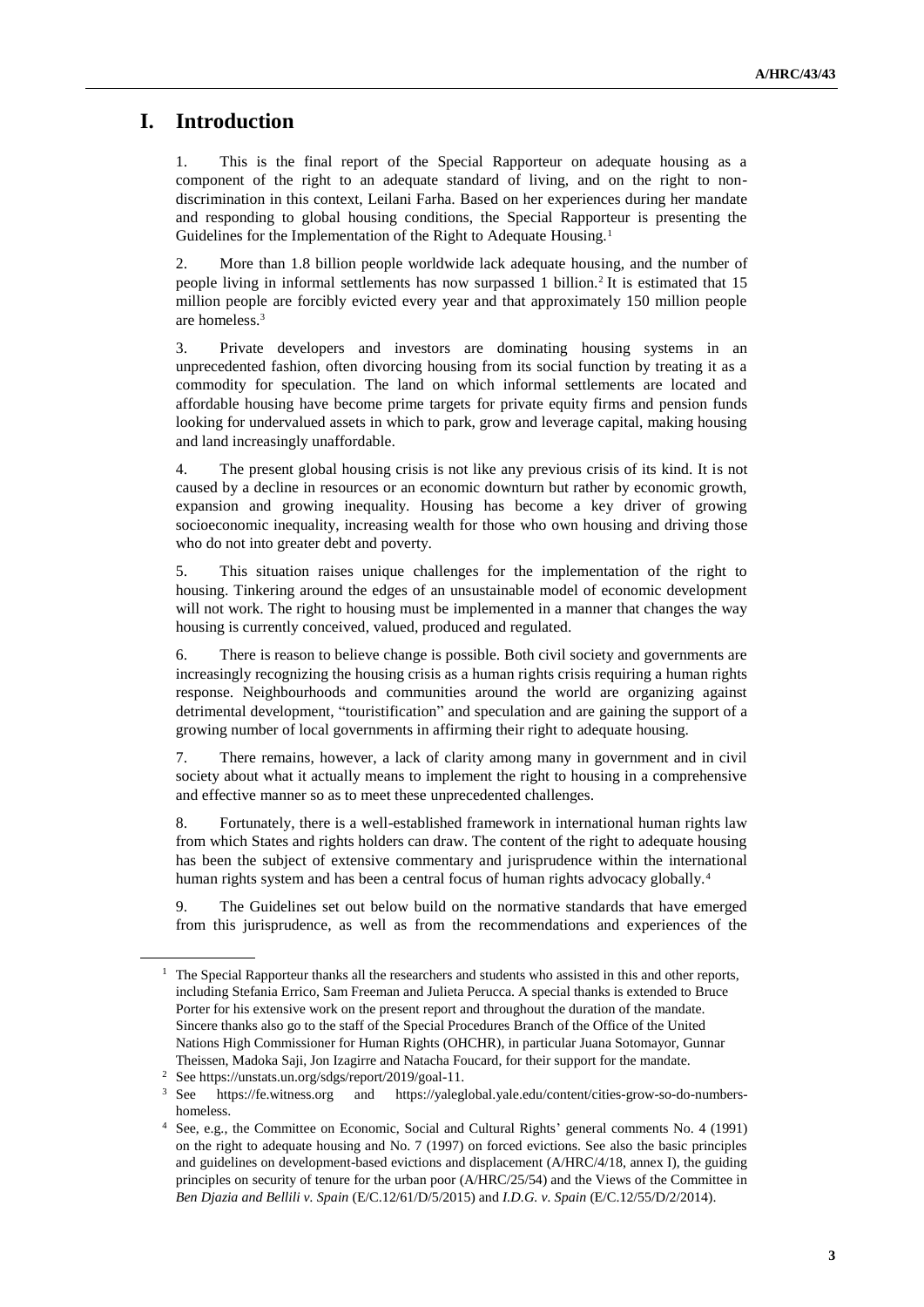Special Rapporteur. They have been developed in consultation with States and other stakeholders throughout the length of the mandate.<sup>5</sup> They do not attempt to cover all State obligations related to the right to housing. Rather, they describe the key elements needed for the effective implementation of the right to housing as it has been elaborated under international human rights law.

# **II. Guidelines for the Implementation of the Right to Adequate Housing**

# **Preamble**

10. The present Guidelines focus on the obligations of States as the primary duty bearers under international human rights law. The term "State" refers to all public authorities and all levels and branches of government, from the local to the national, including legislative, judicial and quasi-judicial bodies. "States' obligations" are understood to include all aspects of the relationship of States with businesses, financial institutions, investors and other private actors that play important roles in the realization of the right to housing. In the present Guidelines, the "right to housing" refers to "the right to adequate housing" as guaranteed under international human rights law.

11. The present Guidelines shall not be interpreted as limiting, altering or otherwise prejudicing any rights recognized under international human rights or humanitarian law and should, where applicable, be read together with other human rights standards and guidelines related to displacement, evictions, security of tenure, public participation, business and human rights and with the jurisprudence and comments of United Nations human rights treaty-monitoring bodies and special procedures. The Guidelines themselves should be read as interrelated and interdependent.

# **Guideline No. 1. Guarantee the right to housing as a fundamental human right linked to dignity and the right to life**

12. The right to adequate housing has been recognized as a fundamental human right because it is integral to core human rights values such as dignity, equality, inclusion, wellbeing, security of the person and public participation.

13. Every year, millions of lives are lost and many more damaged by homelessness and inadequate housing. Yet these massive violations of human rights, in particular of the rights to housing and the right to life, as well as other rights, such as the rights to health, physical integrity, privacy and water and sanitation, are rarely addressed as such by Governments, human rights institutions or justice systems.<sup>6</sup>

14. States often misunderstand the right to housing as merely a commitment to housing programmes, a matter of socioeconomic policy insulated from human rights values and imperatives and without meaningful accountability or access to justice.<sup>7</sup>

15. As clarified by the Committee on Economic, Social and Cultural Rights, the right to adequate housing should not be interpreted narrowly, as a right to mere physical shelter or to housing conceived as a commodity. Rather, the right to housing must be understood in relation to the inherent dignity of the human person.

<sup>&</sup>lt;sup>5</sup> In addition, consultations on an earlier draft of the guidelines were held in Geneva, Kampala and Durban with representatives of States, civil society and local governments. Written comments received are available from

www.ohchr.org/EN/Issues/Housing/Pages/GuidelinesImplementation.aspx.

<sup>6</sup> A/71/310, para. 31.

 $7$  A/69/274, para.18, and A/71/310, para. 5.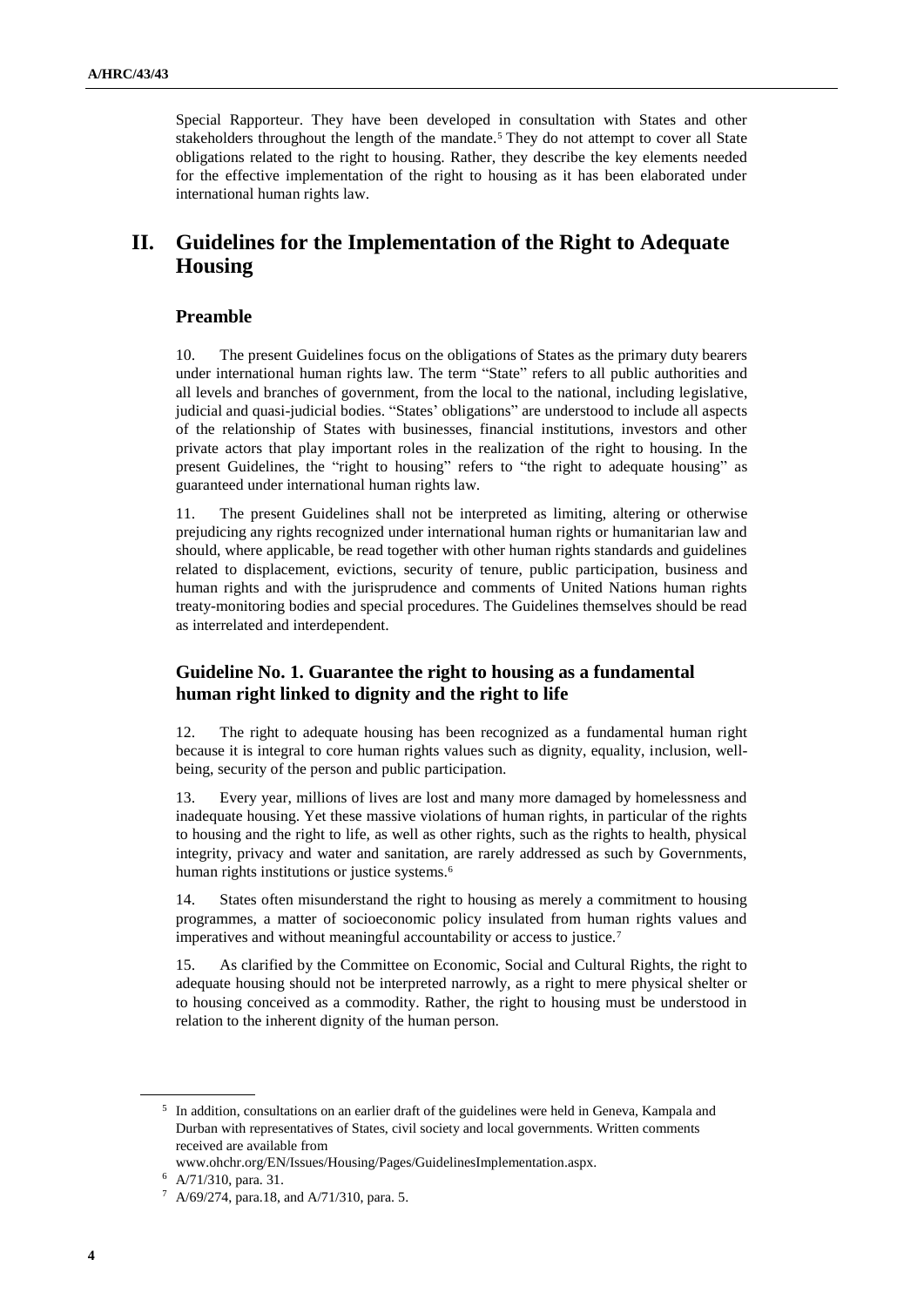16. Implementation measures:

(a) States, including their judiciaries, must ensure that the right to adequate housing is recognized and enforceable as a fundamental human right through applicable constitutional and legislative provisions or through interpretations of interdependent rights such as the right to life. It should be integrated into policy and programme design and included in the training of lawyers and judges; $8$ 

(b) The right to housing should be defined as the right to live in a home in peace, security and dignity, and include security of tenure, availability of services, affordability, habitability, accessibility, appropriate location and cultural adequacy;<sup>9</sup>

(c) Courts should adopt interpretations of domestic law that are consistent with the right to housing when exercising judicial review and Governments should promote such interpretations, including in pleadings in court cases; $10$ 

The right to housing must be recognized and affirmed as indivisible and interdependent with other rights, including the rights to life, security of the person and equality, and these rights should be interpreted to the greatest extent possible in such a way as to facilitate the full protection of the right to housing.<sup>11</sup>

# **Guideline No. 2. Take immediate steps to ensure the progressive realization of the right to adequate housing in compliance with the standard of reasonableness**

17. Although violations of the right to housing, such as forced evictions, are often caused by State action, many of the most egregious violations derive from failures of States to take positive measures to address the unacceptable housing conditions in which so many people are compelled to live.

18. States have an obligation to take steps to the maximum of their available resources with a view to achieving progressively the full realization of the right to adequate housing, by all appropriate means, including particularly the adoption of legislative measures.<sup>12</sup> The Optional Protocol to the International Covenant on Economic, Social, and Cultural Rights clarifies that compliance with that obligation should be assessed based on the reasonableness of the steps taken.<sup>13</sup>

19. Implementation measures:

(a) States must recognize the progressive realization of the right to housing as a legal obligation under domestic law, employing the reasonableness standard developed by the Committee on Economic, Social and Cultural Rights, which means that States have an obligation to fulfil the right to housing for all as swiftly and efficiently as possible;<sup>14</sup>

(b) Measures taken must be deliberate, concrete and targeted towards the fulfilment of the right to housing within a reasonable time frame. States must allocate sufficient resources and prioritize the needs of disadvantaged and marginalized individuals or groups living in precarious housing conditions and ensure transparent and participatory decision-making;<sup>15</sup>

<sup>8</sup> A/71/310, para. 73.

<sup>9</sup> Committee on Economic, Social and Cultural Rights, general comment No. 4, para. 8.

<sup>&</sup>lt;sup>10</sup> Ibid., general comment No. 9 (1998) on the domestic application of the Covenant, paras. 14–15; E/C.12/1993/5, paras. 21–24.

<sup>&</sup>lt;sup>11</sup> Committee on Economic, Social and Cultural Rights, general comment No. 9, para. 15.

<sup>&</sup>lt;sup>12</sup> International Covenant on Economic, Social and Cultural Rights, art. 2 (1).

<sup>13</sup> Optional Protocol to the Covenant, art. 8.4. See also *Ben Djazia and Bellili v. Spain*, para. 15.1.

<sup>14</sup> *Ben Djazia and Bellili v. Spain*, para. 15.3.

<sup>&</sup>lt;sup>15</sup> Committee on Economic, Social and Cultural Rights, general comments No. 3 (1990) on the nature of States parties' obligations and No. 4. See also the Committee's statement on an evaluation of the obligation to take steps to the "maximum of available resources" under an optional protocol to the Covenant (E/C.12/2007/1, para. 3) and *Ben Djazia and Bellili v. Spain*, paras. 15.3 and 21 (c).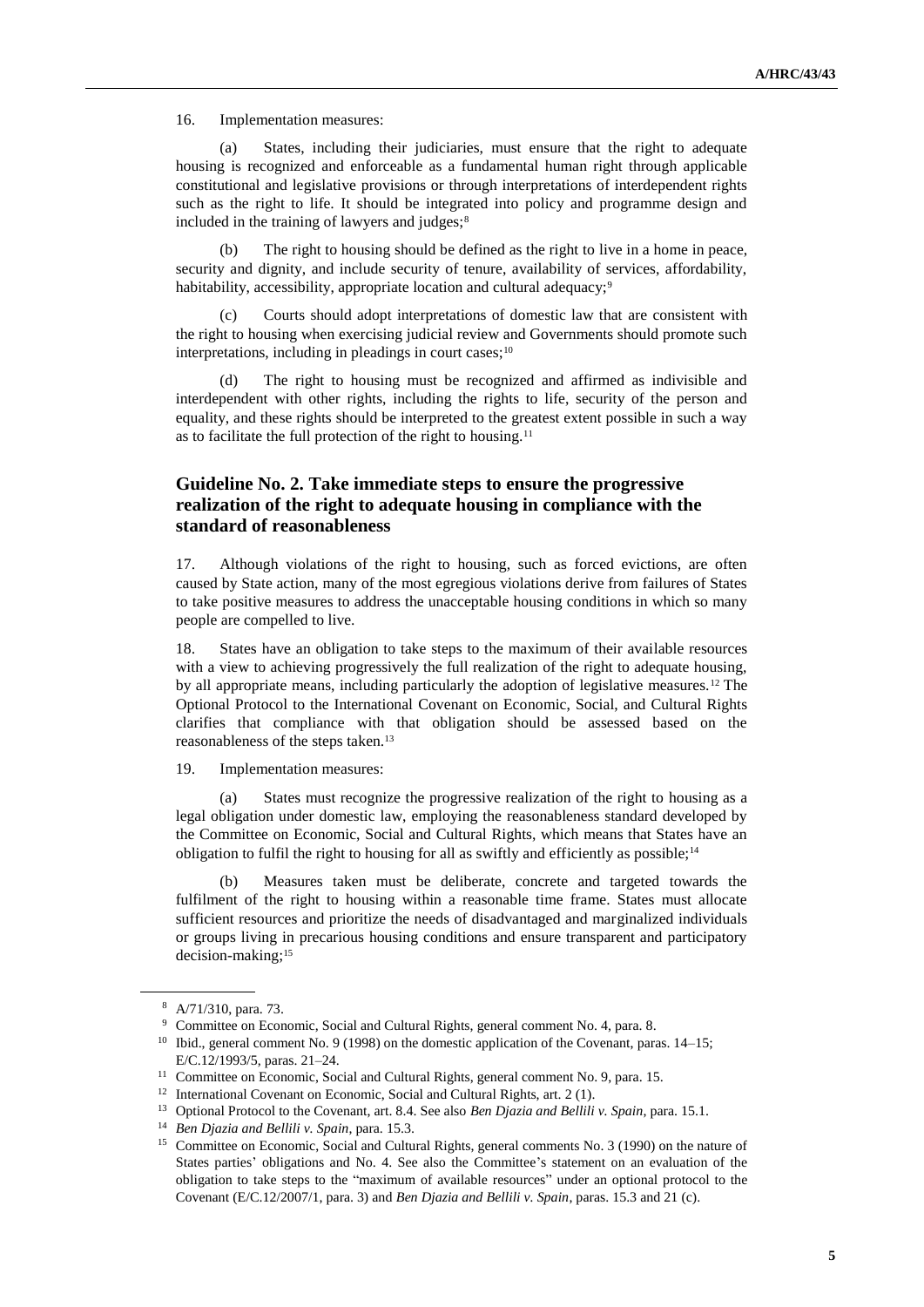(c) Measures taken must be reasonable and proportionate in relation to the interests at stake and the circumstances of rights holders;<sup>16</sup>

(d) States must be able to demonstrate that they have utilized the maximum of available resources and all appropriate means to uphold the rights of the person or group concerned;

(e) States must ensure that all relevant authorities and decision makers, including the courts, are familiar with the reasonableness standard and are able to apply it to hold public institutions accountable to the right to housing.

# **Guideline No. 3. Ensure meaningful participation in the design, implementation and monitoring of housing policies and decisions**

20. The right to meaningful and effective participation is a core element of the right to housing and critical to dignity, the exercise of agency, autonomy and self-determination.

21. Those in need of housing or related social benefits should be treated as rights holders and as experts in what is required for a dignified life, not recipients of charity. They are entitled to participate actively, freely and meaningfully in the design and implementation of programmes and policies affecting them.<sup>17</sup>

22. Housing programmes, however, tend to be developed and implemented through inefficient top-down decision-making that reinforces patterns of social exclusion and creates housing that is ill-suited to peoples' needs, commonly in remote locations and often left abandoned.

23. Rights-based participation supported by all levels of government transforms residents into active citizens and engaged community members, making housing programmes more affordable and effective and creating vibrant, more sustainable communities.

24. Implementation measures:

(a) The right to free and meaningful participation in housing policies must be guaranteed in law and include the provision of necessary institutional and other supports;

(b) Affected individuals must be able to influence the outcome of decisionmaking processes based on knowledge of their rights and have access to relevant information and sufficient time to consult; socioeconomic, linguistic, literacy and other barriers to participation must be addressed;<sup>18</sup>

(c) Participation in the design, construction and administration of housing should reflect the diversity of communities and ensure that the needs of all residents are represented. Equal participation must be ensured for women, informal and homeless residents, persons with disabilities and other groups experiencing discrimination or marginalization;<sup>19</sup>

(d) Indigenous peoples have the right to be actively involved in developing and determining housing programmes that affect them. States must consult with indigenous peoples to obtain their free, prior and informed consent before adopting or implementing administrative and legislative measures that may affect them.<sup>20</sup>

<sup>16</sup> See *Ben Djazia and Bellili v. Spain*, paras. 15.3 and 15.5.

<sup>&</sup>lt;sup>17</sup> Ibid. See also the Committee on the Rights of the Child's general comment No. 21 (2017) on children in street situations.

<sup>&</sup>lt;sup>18</sup> Committee on Economic, Social and Cultural Rights' general comment No. 4, para. 12, and the basic principles and guidelines on development-based evictions and displacement (A/HRC/4/18, annex I, para. 39).

<sup>&</sup>lt;sup>19</sup> Committee on Economic, Social and Cultural Rights, general comment No. 21 (2009) on the right of everyone to take part in cultural life, in particular paras. 16 ff.

<sup>&</sup>lt;sup>20</sup> Declaration on the Rights of Indigenous Peoples, in particular arts. 10, 19 and 23.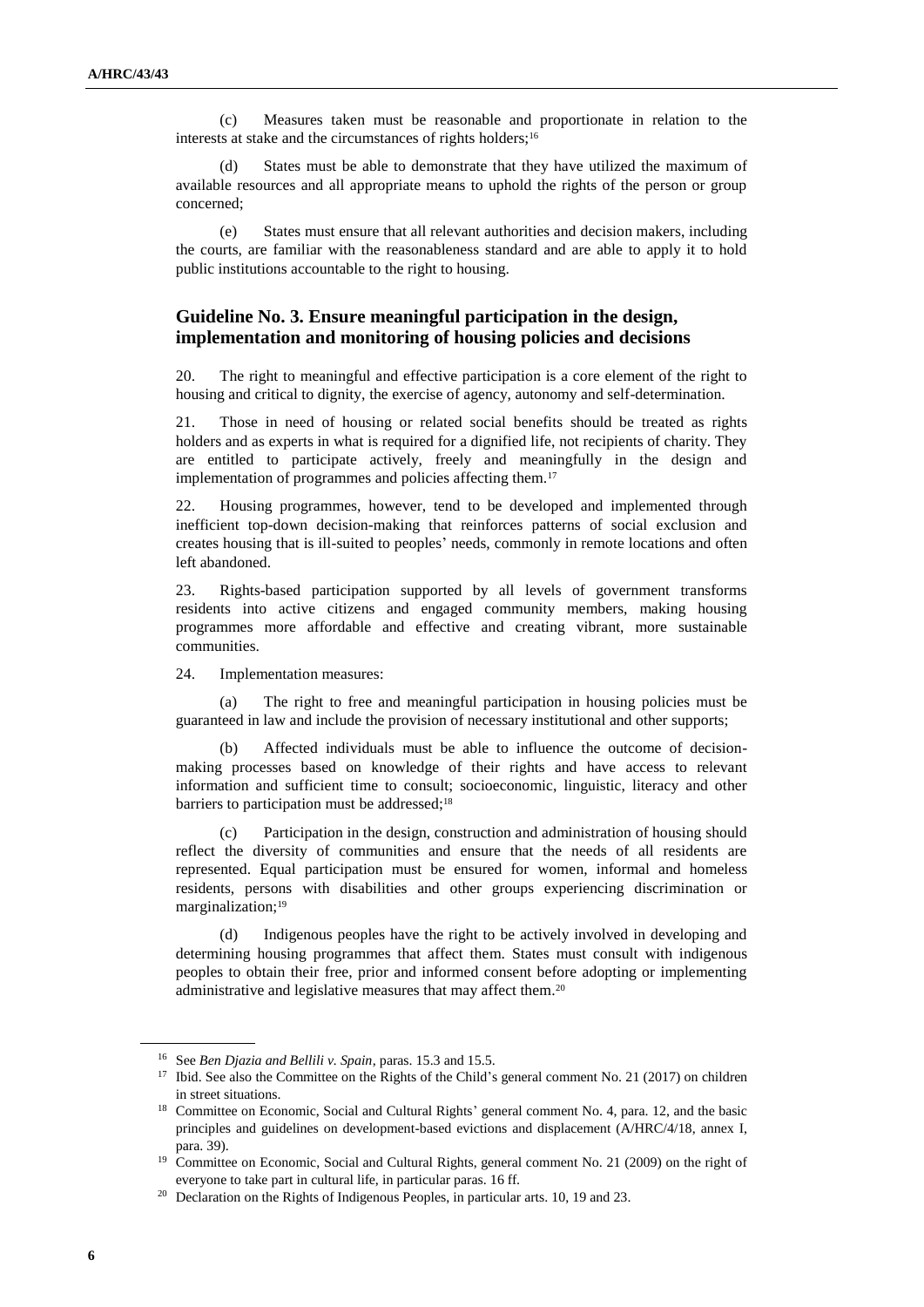#### **Guideline No. 4. Implement comprehensive strategies for the realization of the right to housing**

25. The major structural issues giving rise to homelessness, informality and other systemic violations of the right to housing are multidimensional, involving many different areas of policy and programmes and requiring comprehensive plans to effect meaningful change over time.

26. The Committee on Economic, Social and Cultural Rights has emphasized that the obligation to progressively realize the right to housing will almost invariably require the adoption of a national housing strategy.<sup>21</sup> Strategies should be developed in consultation with affected groups, include clearly defined goals, identify the resources to be allocated and clarify responsibilities and a time frame for implementation.<sup>22</sup>

27. Most States have not implemented effective strategies to realize the right to housing. Where timelines and goals for outcomes have been identified, often there has been insufficient commitment to meeting them and no meaningful accountability.

28. Implementation measures:

(a) Housing strategies must identify the State's obligations to be realized progressively, based on clear goals and timelines for achieving specific outcomes and the right to adequate housing for all in the shortest possible time;

(b) Strategies should provide coherence and coordination in all relevant policy areas, particularly urban planning, land regulation, taxation and finance, social benefits and services;

(c) States should establish specific strategies to address obstacles to the right to housing such as discrimination, financialization, speculation, predatory lending, landgrabbing, conflict, forced evictions, environmental degradation and vulnerability to disasters. Strategies adopted should be responsive to persistent and emerging challenges in urban and rural areas, such as spatial injustice and climate change;

States should provide for independent monitoring of progress in meeting goals and timelines, establish procedures through which affected communities can identify systemic issues affecting the realization of the right to housing and ensure effective responses.<sup>23</sup>

# **Guideline No. 5. Eliminate homelessness in the shortest possible time and stop the criminalization of persons living in homelessness**

29. Homelessness is experienced in a number of ways: living on streets or sidewalks, or in makeshift encampments in rural or urban areas, doubling or tripling up with others, or living in overcrowded improvised shelter, unprotected from the elements or without access to water, sanitation or electricity.

30. Homelessness is a profound assault on dignity, social inclusion and the right to life. It is a prima facie violation of the right to housing and violates a number of other human rights in addition to the right to life, including non-discrimination, health, water and sanitation, security of the person and freedom from cruel, degrading and inhuman treatment.<sup>24</sup>

31. Homeless persons and persons living in informal housing are frequently subject to criminalization, harassment and discriminatory treatment because of their housing status. They are denied access to sanitation facilities, rounded up and driven from communities and subjected to extreme forms of violence.

<sup>&</sup>lt;sup>21</sup> Committee on Economic, Social and Cultural Rights, general comment No. 4, para. 12.

<sup>22</sup> Ibid.

<sup>23</sup> See also A/HRC/37/53.

<sup>24</sup> A/HRC/31/54, para. 4.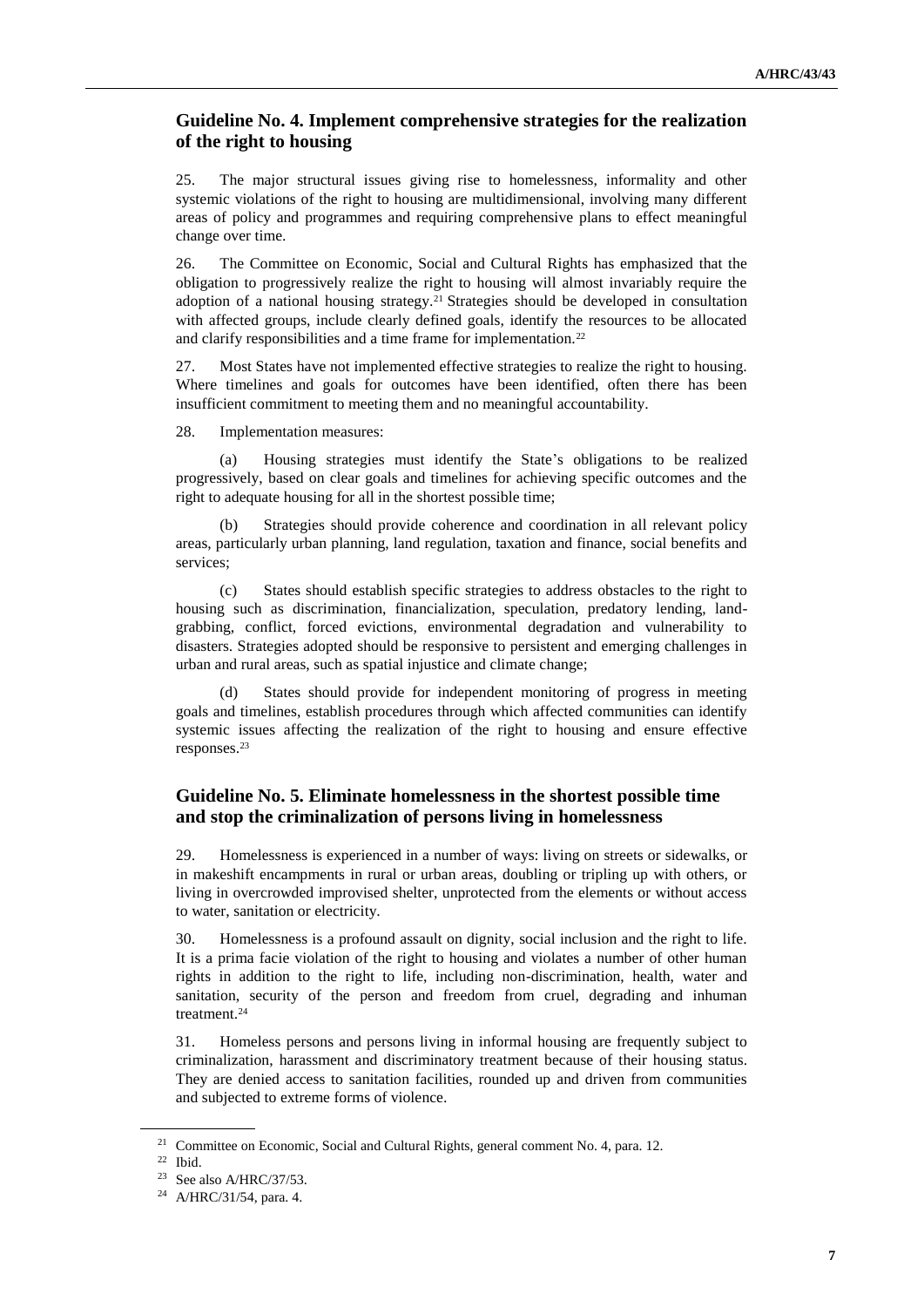32. The Committee on Economic, Social and Cultural Rights and the Human Rights Committee have recognized distinctions based on socioeconomic status, including homelessness, as a form of discrimination that must be prohibited in domestic law.<sup>25</sup> States have an immediate obligation to respond urgently to the needs of persons who are currently homeless as well as to implement plans to prevent and eliminate systemic homelessness as swiftly as possible.

33. Implementation measures:

(a) States should provide access to safe, secure and dignified emergency accommodation, with necessary supports and without discrimination on any grounds, including migration status, nationality, gender, family status, sexual identity, age, ethnic origin, disability, dependence on alcohol or drugs, criminal record, outstanding fines or health.<sup>26</sup> States should take special measures to protect the rights of children in street situations;<sup>27</sup>

(b) Individuals and families should be provided access to adequate permanent housing so as not to be compelled to rely on emergency accommodation for extended periods. "Housing first" approaches that centre on quickly moving people experiencing homelessness into permanent housing should provide all necessary supports for as long as required for sustaining housing and living in the community;

(c) States should prohibit and address discrimination on the ground of homelessness or other housing status and repeal all laws and measures that criminalize or penalize homeless people or behaviour associated with being homeless, such as sleeping or eating in public spaces. The forced eviction of homeless persons from public spaces and the destruction of their personal belongings must be prohibited. Homeless persons should be equally protected from interference with privacy and the home, wherever they are living;

(d) States should provide, within their justice system, alternative procedures for dealing with minor offences of homeless people to help them break the cycle of criminalization, incarceration and homelessness and secure the right to housing. Police should be trained to interact with homeless persons in a manner that respects and promotes their dignity and rights.

#### **Guideline No. 6. Prohibit forced evictions and prevent evictions whenever possible**

34. Forced evictions are defined as the permanent or temporary removal against their will of individuals, families and/or communities from the homes and/or land which they occupy, without the provision of, and access to, appropriate forms of legal or other protection that are compliant with international human rights law.<sup>28</sup> Forced evictions have long been recognized as a gross violation of human rights.

35. In order for any eviction to comply with international human rights law, a number of criteria must be met, including meaningful engagement with those affected, exploration of all viable alternatives, relocation to adequate housing agreed upon by the affected households so that no one is rendered homeless, access to justice to ensure procedural fairness, and compliance with all human rights. Where these criteria are not met, evictions are deemed to have been forced and to constitute a violation of the right to housing.

36. Forced evictions are widespread and devastating in their consequences. They are frequently carried out to make way for large-scale development projects, natural resource extraction and agribusiness projects, to clear informal settlements or homeless

<sup>25</sup> Committee on Economic, Social and Cultural Rights, general comment No. 20 (2009) on nondiscrimination in economic, social and cultural rights, para. 35, and Human Rights Committee, general comment No. 36 (2018) on the right to life, para. 61.

<sup>&</sup>lt;sup>26</sup> A/HRC/31/54. For indigenous peoples' experience of homelessness, see A/74/183.

<sup>&</sup>lt;sup>27</sup> See in particular the Committee on the Rights of the Child's general comment No. 21.

<sup>&</sup>lt;sup>28</sup> Committee on Economic, Social and Cultural Rights, general comment No. 7, para. 3.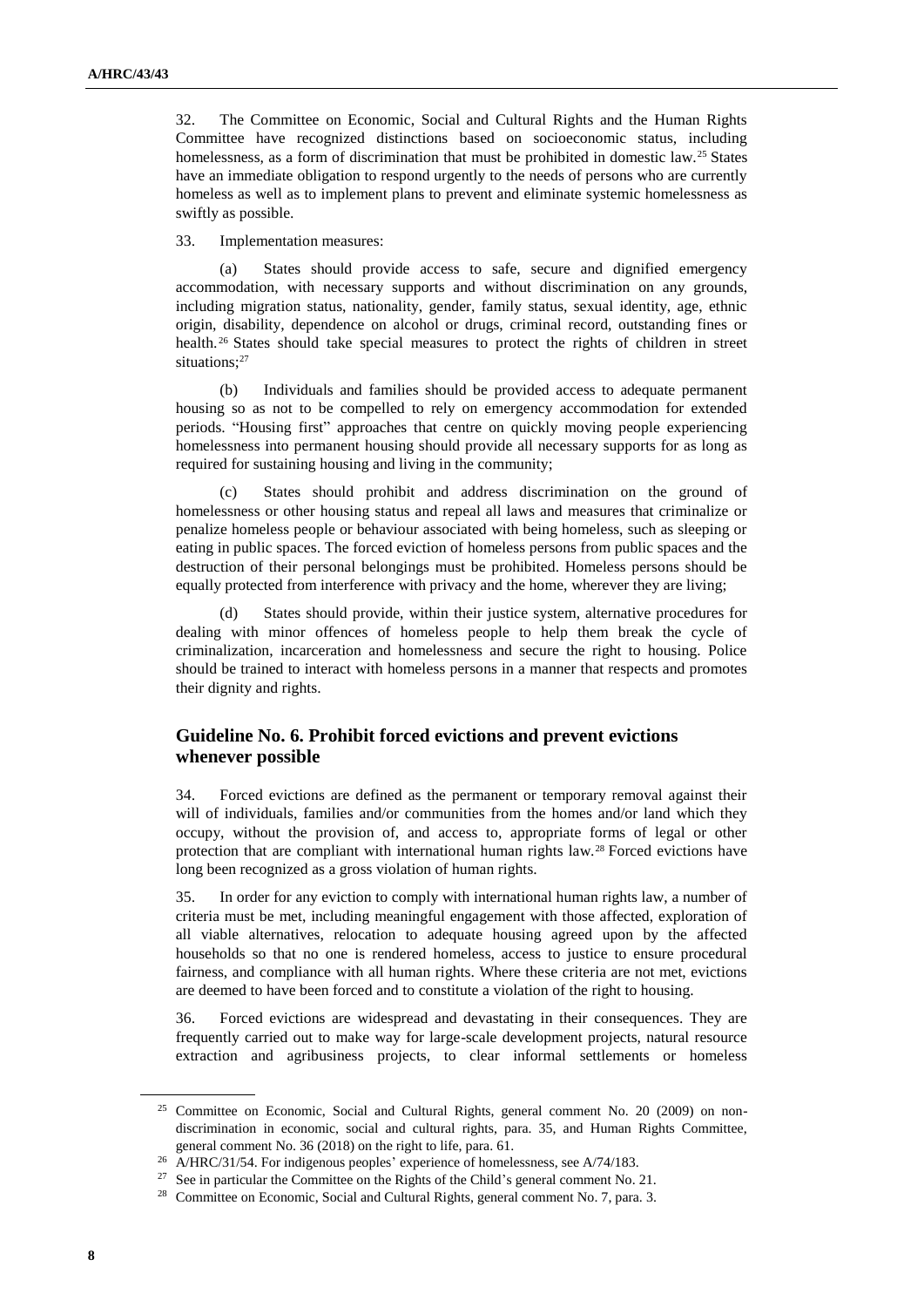encampments, to replace existing lower-cost housing with luxury housing or commercial developments or ostensibly for public order, safety and city beautification. In some contexts, they involve brutal violence, including gender-based violence and deaths. Evictions have also become a more frequent response to rent or mortgage arrears in the context of rising housing costs, and in many cases national law governing such evictions is not compliant with international human rights.

37. States must prohibit forced evictions and ensure that any evictions under domestic law are fully compliant with international law. Meaningful engagement with communities should ensure the development of plans that respect the rights of residents and can be implemented cooperatively, without the need for eviction procedures or police enforcement.<sup>29</sup>

38. Implementation measures:

(a) Forced evictions as defined under international human rights law must be prohibited in all circumstances, regardless of ownership or tenure status of those affected. Victims of forced evictions must receive adequate compensation, reparation and access to housing or productive land as appropriate;<sup>30</sup>

(b) National laws governing evictions must be compliant with human rights norms, including the principle of respect for human dignity and the general principles of reasonableness, proportionality and due process, and should equally apply to those living in homeless encampments. Access to justice must be ensured throughout the process and not just when eviction is imminent. All feasible alternatives to eviction must be explored, in consultation with affected persons. If, after meaningful engagement with those affected, relocation is deemed necessary and/or desired by the community, adequate alternative housing of similar size, quality and cost must be provided in close proximity to the original place of residence and source of livelihood.<sup>31</sup> Evictions must not render people homeless.<sup>32</sup> Access to justice must be ensured throughout the process and not just when eviction is imminent;

(c) In instances of mortgage foreclosure or rent arrears, evictions should only occur as a last resort and after a full exploration of alternative means to resolve outstanding debt, such as through emergency housing benefits, debt rescheduling or, if required, relocation to more affordable housing units meeting adequacy standards;

States should implement programmes to prevent evictions through measures such as rent stabilization and controls, rental assistance, land reform and other initiatives to promote land and tenure security in urban and rural settings. Preventive measures should also be adopted to eliminate the underlying causes of eviction and displacement, such as speculation in land, real estate and housing. No relocation of indigenous peoples is permitted without their free, prior and informed consent.<sup>33</sup>

# **Guideline No. 7. Upgrade informal settlements incorporating a human rights-based approach**

39. Nearly one quarter of the world's urban population live in informal settlements, which means they are often denied basic services and compelled to live in disaster-prone areas and on the worst lands, often subject to forced eviction.<sup>34</sup> Grossly inadequate housing in informal settlements is one of the most pervasive violations of the human right to

<sup>29</sup> A/HRC/40/61, para. 38.

<sup>&</sup>lt;sup>30</sup> See the basic principles and guidelines on development-based evictions and displacement (A/HRC/4/18, annex I, paras. 23–27) and the United Nations Declaration on the Rights of Peasants and Other People Working in Rural Areas, arts. 17 and 24.

<sup>&</sup>lt;sup>31</sup> Basic principles and guidelines on development-based evictions and displacement (A/HRC/4/18, annex I, para. 60).

<sup>&</sup>lt;sup>32</sup> Committee on Economic, Social and Cultural Rights, general comment No. 7, paras. 10 and 13.

<sup>&</sup>lt;sup>33</sup> United Nations Declaration on the Rights of Indigenous Peoples, art. 10.

<sup>34</sup> See also A/73/310/Rev.1.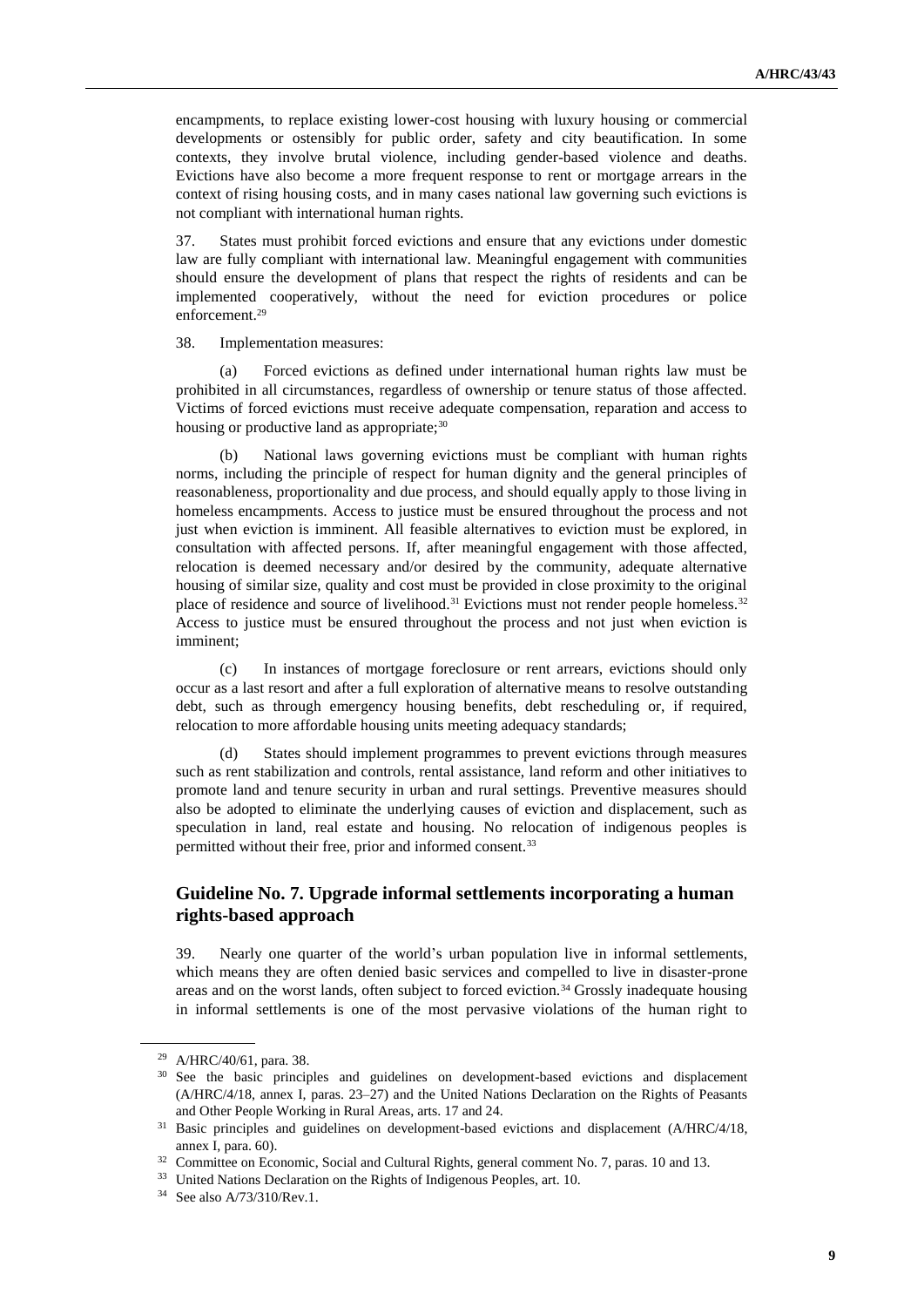housing worldwide. <sup>35</sup> At the same time, informal settlements are significant accomplishments by residents who have created vibrant, self-sufficient communities in the most adverse circumstances.

40. Residents of informal settlements often face discrimination and stigmatization, and are frequently treated as violators of laws and "encroachers" rather than being recognized as rights holders who require support to improve their housing status.<sup>36</sup> Upgrading schemes too often result in the relocation of residents to alternative housing that is inadequate, distant from their original homes, isolated from employment opportunities or community life and without access to adequate transportation.

41. Under the 2030 Agenda for Sustainable Development, States have committed themselves to ensuring access for all to adequate, safe and affordable housing and to upgrading informal settlements (target  $11.1$  of the Sustainable Development Goals).<sup>37</sup> To meet this goal, States should engage with residents of informal settlements to build on their capacities, improve conditions and keep communities intact.

42. Implementation measures:

(a) Efforts to upgrade housing should be community-led, inclusive, enabling and provide for rights-based participation and accountability in terms of design and implementation. Upgrading efforts should ensure that residents have continued access to their livelihoods and support the economic development of the community, integrating residents' skills and labour whenever possible.<sup>38</sup> Measures must be in place to ensure that upgraded housing remains affordable;

(b) States should uphold the right to remain in situ whenever possible and desired by residents. Relocation should only occur if agreed to by residents and after all other options have been explored through meaningful consultation with and the participation of residents;<sup>39</sup>

(c) Governments should be held accountable, through human rights institutions and courts, for upgrading informal settlements in conformity with international human rights standards. Upgrading plans should also be reviewed and overseen by an independent authority able to receive complaints and hold hearings and information sessions within the community. Residents must be able to challenge any decision, to present alternative proposals and to articulate their demands and development priorities;<sup>40</sup>

(d) In order to provide alternatives to informal settlements, serviced land should be set aside for the social production of housing with legal security of tenure. If the State is unable to provide built housing or if the residents prefer, building materials and technical support should be made available for self-construction.

#### **Guideline No. 8. Address discrimination and ensure equality**

43. Discrimination, exclusion and inequality are at the heart of almost all violations of the right to housing. Housing systems have intensified social, economic, political and spatial inequalities.

44. Refugees, asylum seekers, migrants, especially those who are undocumented, internally displaced persons, stateless persons, persons with disabilities, children and youth, indigenous peoples, women, lesbian, gay, bisexual, transgender and intersex persons, older persons and members of racial, ethnic and religious minorities are disproportionately represented among those living in homelessness, in informal accommodation and

<sup>35</sup> Ibid., para. 12.

<sup>36</sup> Ibid., para. 44, and A/HRC/40/61, para. 41.

<sup>37</sup> See also the New Urban Agenda.

<sup>38</sup> A/73/310/Rev.1, paras. 72 ff. See also *Ben Djazia and Bellili v. Spain*, para. 15.1.

<sup>&</sup>lt;sup>39</sup> Basic principles and guidelines on development-based evictions and displacement (A/HRC/4/18, annex I, para. 38).

<sup>40</sup> Ibid., paras. 37–38.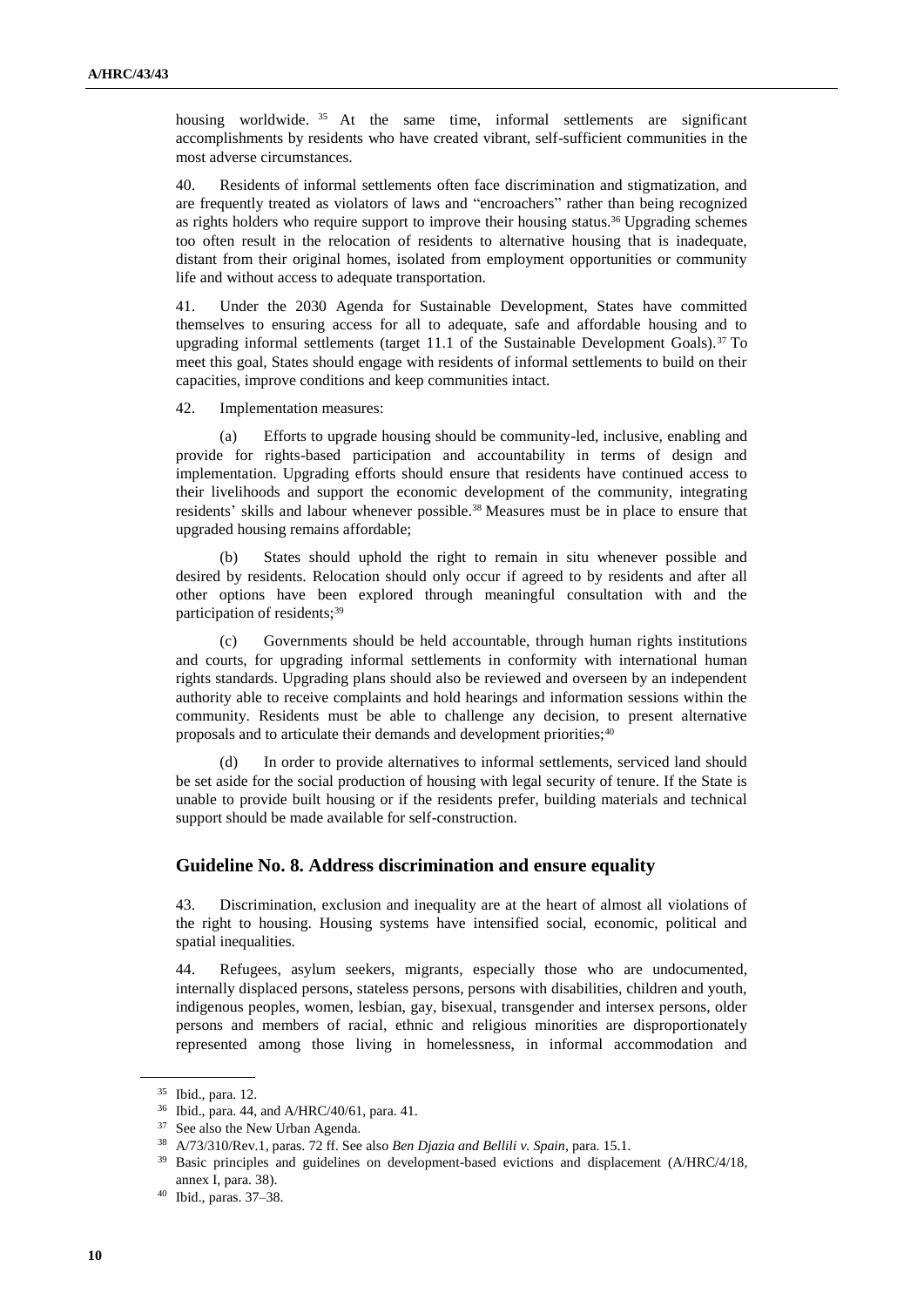inadequate housing, and are often relegated to the most marginal and unsafe areas.<sup>41</sup> These groups often experience intersectional discrimination as a result of their housing status.<sup>42</sup>

45. Discriminatory exclusion from housing greatly exacerbates and reinforces socioeconomic inequality for members of these groups, depriving them of access to employment or productive land and forcing them to pay higher costs for services. In many States, the ability to buy and own housing or land has become the dominant factor in perpetuating inequality.

46. While many States have adopted equality or non-discrimination legislation that applies to housing, generally the laws have yet to be applied effectively to address entrenched systemic discrimination in housing or to require significant reform in housing and land policies that exacerbate inequality.

47. The Committee on Economic, Social and Cultural Rights has emphasized that guarantees of equality and non-discrimination should be interpreted, to the greatest extent possible, in ways that facilitate the full protection of the right to adequate housing.<sup>43</sup>

48. Implementation measures:

(a) States must prohibit all forms of discrimination in housing by public or private actors and guarantee not only formal but also substantive equality, which requires taking positive measures to address housing disadvantages and ensure equal enjoyment of the right to housing;<sup>44</sup>

(b) The right to equality requires that housing and related social programmes be non-discriminatory in their effect. It also requires that such programmes be adequate to alleviate the effects of discrimination against marginalized groups and address their unique circumstances.<sup>45</sup> Courts, tribunals and human rights bodies should provide both individual and programmatic remedies to discrimination, including measures to address the structural causes of inequality in housing;

(c) The right to equality in housing should be rigorously applied to eliminate any adverse effect on disadvantaged groups. Development or redevelopment plans should include housing for disadvantaged groups and provide for the right of return if relocation is required and for meaningful engagement throughout the process;

(d) States should incorporate into their laws, policies and administrative practices distinctive standards and approaches to equality that have been developed by and for particular groups. For example:

(i) States must ensure children's right to adequate housing, inter alia by applying the principle of the best interests of the child and, where appropriate, including children in relevant decision-making. Where a lack of housing threatens the ability of parents to remain with their children, appropriate housing and related support must be provided to avoid family separation.<sup>46</sup> Particular attention should also be given to young adults exiting child welfare institutions to ensure they have access to affordable and adequate housing and to prevent homelessness;

(ii) States must ensure the right to housing of indigenous peoples in accordance with the United Nations Declaration on the Rights of Indigenous Peoples. This means guaranteeing the right of indigenous peoples to be actively involved in developing and determining housing and other social and economic programmes and, as far as possible, to administer such programmes through their own

<sup>41</sup> A/70/270, para. 38.

<sup>42</sup> A/69/274, para. 46.

<sup>43</sup> E/C.12/2019/1, para. 9.

<sup>44</sup> Committee on Economic, Social and Cultural Rights, general comment No. 20, para. 37.

<sup>45</sup> Committee on the Elimination of Racial Discrimination, general recommendations No. 27 and No. 34. <sup>46</sup> See, e.g., Convention on the Rights of the Child, art. 27, and Committee on the Rights of the Child, general comment No. 21.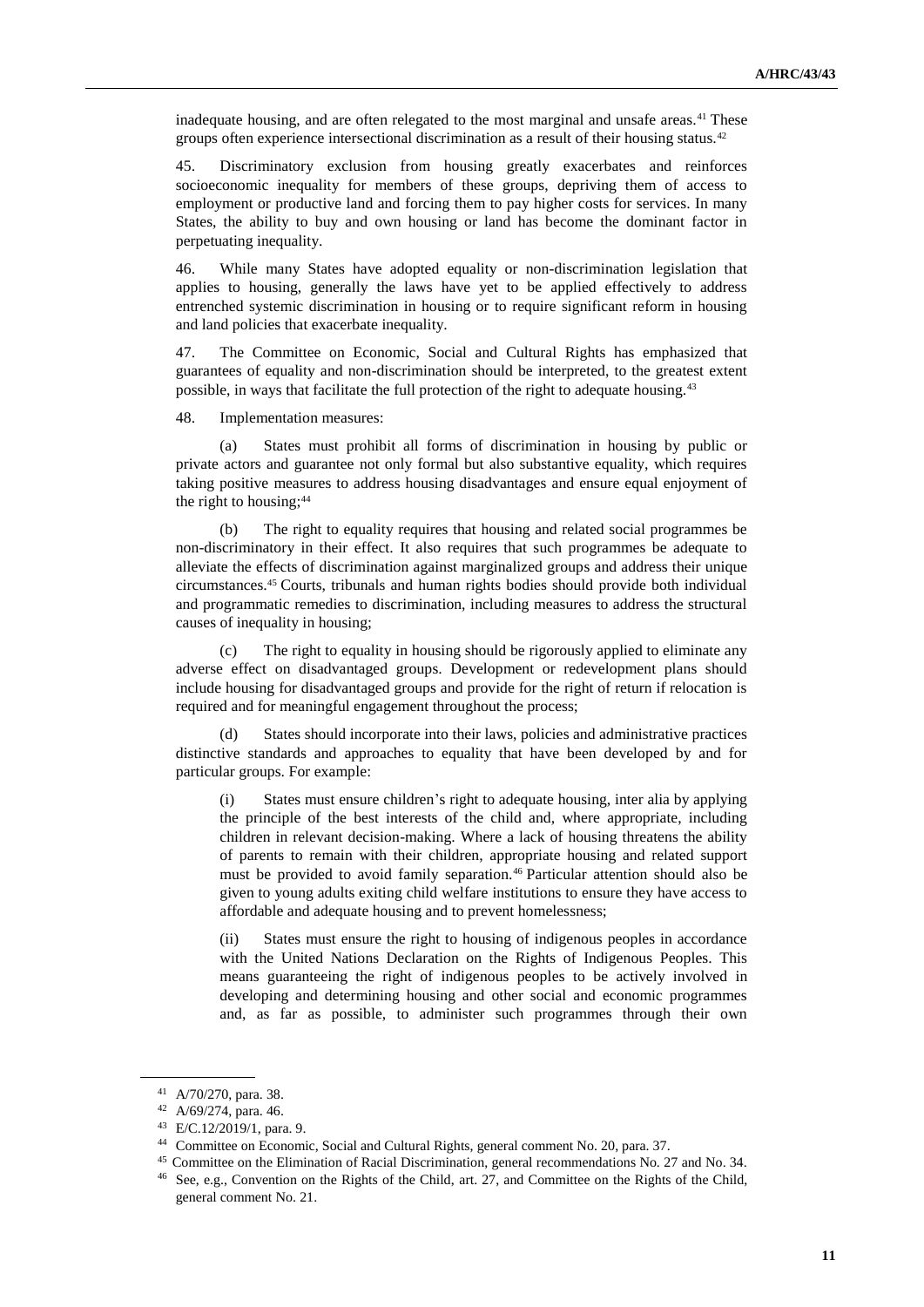institutions. <sup>47</sup> States must also fully comply with relevant domestic treaties and agreements concluded with indigenous peoples;<sup>48</sup>

(iii) States must recognize that the right to adequate housing has a particular meaning for persons with disabilities and that the Convention on the Rights of Persons with Disabilities imposes distinct obligations on them, such as the rights to reasonable accommodation, living independently and being included in the community. The disproportionate number of persons with disabilities living in homelessness constitutes a violation of the substantive right to equality and must be addressed as such;

(iv) States must recognize that housing systems are often based on and reinforce racial segregation and inequality. As guaranteed in the International Convention on the Elimination of All Forms of Racial Discrimination, the right to equality should be interpreted substantively to include the equal enjoyment of the right to adequate housing without discrimination on grounds of race, colour or national or ethnic origin and requires positive measures to address ongoing legacies of colonization, apartheid, occupation and racism;<sup>49</sup>

(v) States must recognize lesbian, gay, bisexual, transgender and intersex persons as belonging to groups that often suffer stigmatization, discrimination and criminalization with respect to housing and experience widespread homelessness. They must be included in legal protections from discrimination in housing and protected from being forcibly evicted from their homes.

#### **Guideline No. 9. Ensure gender equality in housing and land**

49. As a result of discrimination and inequality in housing, many women and girls live in insecure, undignified and unsafe conditions, at increased risk of homelessness and violence.<sup>50</sup> Women often lack security of tenure and equal rights to land and property as a result of inheritance laws, customs and traditions that discriminate directly or indirectly against them. Their access to housing, land and property, including through access to credit, is frequently dependent on a relationship with a male family member and is often jeopardized upon the dissolution of their marriage or the death of their spouse.

50. Inadequate housing has particularly adverse impacts for women and girls. For example, harassment, physical attacks, rape and even death are not uncommon when women and girls have to walk to fetch safe drinking water or access sanitation facilities. Lack of access to latrines and to privacy affects women and girls adversely, particularly during menstruation. Evictions too have a disproportionate impact on women, who are often on the front lines defending their homes and dealing with the aftermath of eviction.

51. Domestic violence is one of the leading causes of women's homelessness. It is often the case that the woman experiencing violence, rather than the male perpetrator, must leave the home. Because women avoid living on the streets, particularly if they are caring for children, they are more likely to be found among the "hidden homeless" and denied the benefit of programmes directed at persons in more visible forms of homelessness. The lack of alternative housing options for women experiencing violence in the home places their security and lives at risk.<sup>51</sup>

52. The right to housing must be recognized as a central component of women's right to substantive equality, which requires that laws, policies and practices be altered so that they

<sup>&</sup>lt;sup>47</sup> United Nations Declaration on the Rights of Indigenous Peoples, art. 23. See also A/74/183.

<sup>48</sup> United Nations Declaration on the Rights of Indigenous Peoples, art. 37.

 $49$  Art. 5 (e) (iii).

<sup>50</sup> A/HRC/19/53, para. 3. See also OHCHR, *Women and the Right to Adequate Housing* (New York, 2012), A/74/183, paras. 45–47, A/HRC/31/54, paras. 34 ff. and A/73/310/Rev.1, paras. 83 ff.

<sup>51</sup> OHCHR, *Women and the Right to Adequate Housing*, p. 76. See also A/71/310, para. 24, and A/HRC/35/30, para. 73.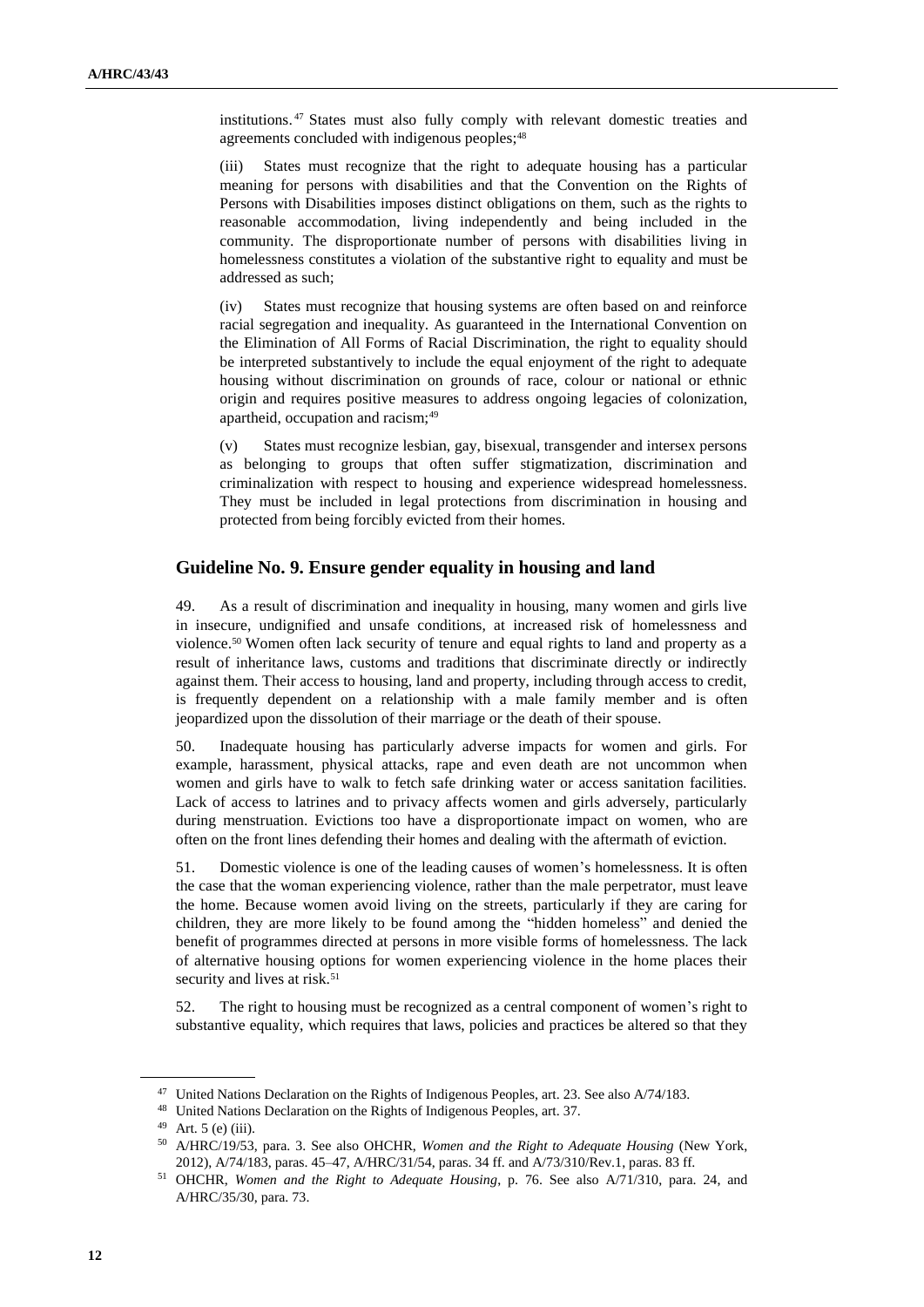do not maintain, but rather alleviate, the systemic disadvantages that women experience.<sup>52</sup> Women must be empowered to articulate and claim the right to housing in a manner that addresses their experience of housing disadvantage in all of its dimensions.

53. Implementation measures:

(a) The independent right of women to security of tenure, irrespective of their family or relationship status, should be recognized in national housing laws, policies and programmes.<sup>53</sup> In that regard, States should amend or repeal, as appropriate, provisions in family, inheritance and other relevant laws that restrict women's access to housing and land title. Customary law provisions that discriminate against women and contravene international human rights norms should not be recognized or applied;<sup>54</sup>

(b) Women should be guaranteed equal access to credit, mortgages, home ownership and rental housing, including through subsidies, to ensure that their lower incomes do not exclude them from housing.<sup>55</sup> Women's economic activities, which often take place in the home, must be supported and protected, particularly during upgrading efforts or relocation;

(c) In situations of household violence, legislation should ensure that, regardless of whether a woman has title, formal ownership or tenancy rights, she is able to remain in her own home where appropriate and have the perpetrator removed.<sup>56</sup> States should provide immediate access to emergency shelters and prompt access to front-line crisis services. Long-term housing programmes, including those for the allocation of permanent public or social housing, should prioritize women and families escaping violence;<sup>57</sup>

(d) Women should have a guaranteed right to participate in all aspects of housing-related policymaking, including housing design and construction, community development and planning, and transportation and infrastructure. This applies as well to women living in informal housing or in camps.

# **Guideline No. 10. Ensure the right to adequate housing for migrants and internally displaced persons**<sup>58</sup>

54. In recent years migrants have become particularly vulnerable to violations of the right to housing. Migrants in transit have been compelled to live in very precarious conditions, such as in informal camps, in forests, fields, abandoned houses, train stations or other public spaces, with no sanitary facilities, limited access to safe food and water sources, and often exposed to forced evictions. Once settled, migrants often live in grossly inadequate housing conditions in geographically segregated areas with poor access to

<sup>52</sup> *S.C. and G.P. v. Italy* (E/C.12/65/D/22/2017), para. 8.2.

<sup>53</sup> See the Committee on Economic, Social and Cultural Rights' general comment No. 16 (2005) on the equal right of men and women to the enjoyment of all economic, social and cultural rights, para. 28, the Convention on the Elimination of All Forms of Discrimination against Women, arts. 2 (f), 15 and 16, the Committee on the Elimination of Discrimination against Women's general recommendations No. 21 (1994) on equality in marriage and family relations, No. 29 (2013) on the economic consequences of marriage, family relations and their dissolution and No. 34 (2016) on the rights of rural women, the Human Rights Committee's general comment No. 28 (2000) on the equality of rights between men and women, para. 19, and A/HRC/19/53, para. 68.

<sup>&</sup>lt;sup>54</sup> See the Committee on the Elimination of Discrimination against Women's general recommendations No. 21, paras. 28 and 33, and No. 34, paras. 58 and 77.

<sup>55</sup> Convention on the Elimination of All Forms of Discrimination against Women, art. 13.

<sup>56</sup> Council of Europe Convention on Preventing and Combating Violence against Women and Domestic Violence, art. 52. See also A/HRC/19/53, para. 36, and A/HRC/35/30.

<sup>&</sup>lt;sup>57</sup> Committee on the Elimination of Discrimination against Women, general recommendation No. 35 (2017) on gender-based violence against women, updating general recommendation No. 19, paras. 24 ff. See also A/HRC/35/30.

<sup>&</sup>lt;sup>58</sup> The term "migrant" is used here without prejudice to the protection regimes that exist under international law for specific legal categories of non-nationals, including refugees, asylum seekers, stateless persons, trafficked persons and migrant workers.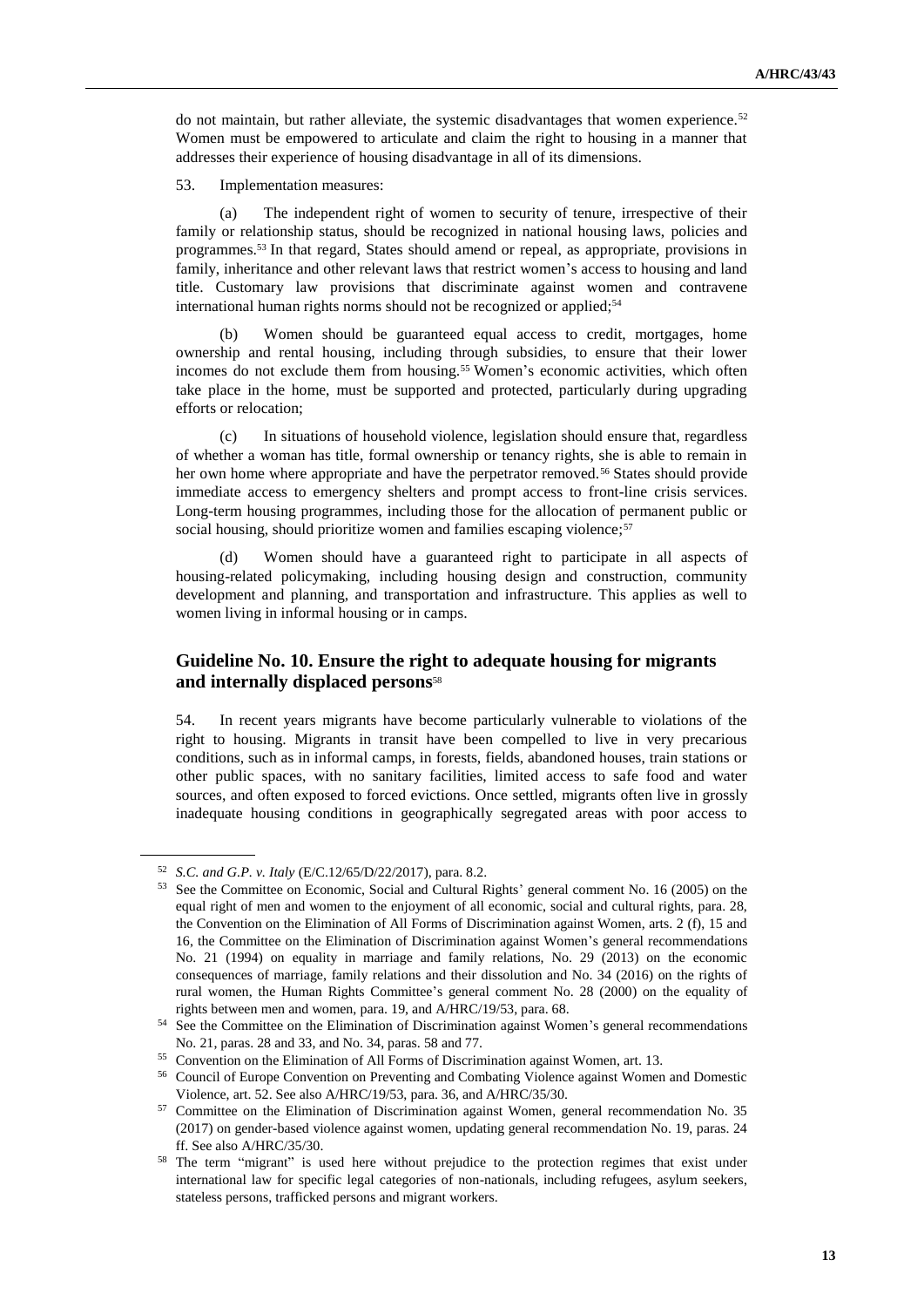services and facilities, with no security of tenure, facing discrimination, poverty and economic marginalization.<sup>59</sup>

55. Around the world, camps for refugees and internally displaced persons are often overcrowded and provide inadequate shelter and services. Sometimes they provide no basic services at all. Often, they act as an inappropriate substitute for long-term housing.

56. Migrant workers are often housed by employers in substandard conditions, for example in transport containers or makeshift accommodation devoid of basic facilities.<sup>60</sup> Domestic workers residing in households have been forced to sleep in kitchens or on bathroom floors, deprived of privacy and vulnerable to abuse and violence.

57. Such conditions are made worse by anti-migrant rhetoric that is increasingly translated into laws and policies. Access to homeless shelters is sometimes restricted to nationals or to documented migrants; in some jurisdictions, it is a criminal offence to rent accommodation to undocumented migrants.

58. Implementation measures:

(a) States must ensure the equal enjoyment of the right to housing without discrimination for all internally displaced persons and all migrants, regardless of documentation, in conformity with international human rights and humanitarian law. <sup>61</sup> States must ensure coordination between migration, internal displacement and housing programmes to ensure the right to adequate housing in all contexts. Reception and other centres for migrants must meet standards of dignity, adequacy and protection of the family and other requirements of international human rights law and international humanitarian law.<sup>62</sup> Migrant children should never be separated from their parents or guardians, and families that have been separated by displacement should be reunited as quickly as possible;<sup>63</sup>

Any differential treatment in qualifying for different types of housing based on immigration status must be reasonable and proportional, and not compromise the protection of the right to housing for all people within the State's territory or jurisdiction.<sup>64</sup> There should be no discrimination on the basis of immigration status in access to emergency shelters and States should ensure that housing providers are neither permitted nor required to convey information to authorities that would discourage undocumented migrants from seeking shelter for themselves and their families. Housing providers, civil society organizations and individuals should not be penalized for assisting migrants to secure shelter or housing.<sup>65</sup> Access to longer-term housing must be provided, where needed, as soon as possible;

(c) Effective protective mechanisms must be in place for migrants to secure effective remedies for violations of the right to housing and non-discrimination. Specific protective measures and remedies are required for migrant workers living in housing

<sup>64</sup> Committee on the Elimination of Racial Discrimination, general recommendation No. 30, para. 32.

<sup>59</sup> E/C.12/2017/1, A/HRC/14/30, paras. 14 ff., and OHCHR, *The Economic, Social and Cultural Rights of Migrants in an Irregular Situation*.

<sup>60</sup> See, e.g., A/HRC/14/30, para. 49, and A/HRC/40/61/Add.1, para. 81.

<sup>61</sup> See the Committee on Economic, Social and Cultural Rights' general comment No. 20, the Committee on the Elimination of Racial Discrimination's general recommendation No. 30 (2004) on discrimination against non-citizens, para. 32, and the International Convention on the Protection of the Rights of All Migrant Workers and Members of Their Families, art. 43 (1) (d). See also the Global Compact for Safe, Orderly and Regular Migration, objective 15, and the global compact on refugees (A/73/12 (Part II), paras. 78–79).

<sup>62</sup> See, e.g., OHCHR and the Global Migration Group, *Principles and Guidelines, Supported by Practical Guidance, on the Human Rights Protection of Migrants in Vulnerable Situations* (Geneva), principle 11.

<sup>&</sup>lt;sup>63</sup> See the Guiding Principles on Internal Displacement, principle 17 ff.

<sup>65</sup> *Principles and Guidelines on the Human Rights Protection of Migrants in Vulnerable Situations*, principle 13, para. 4.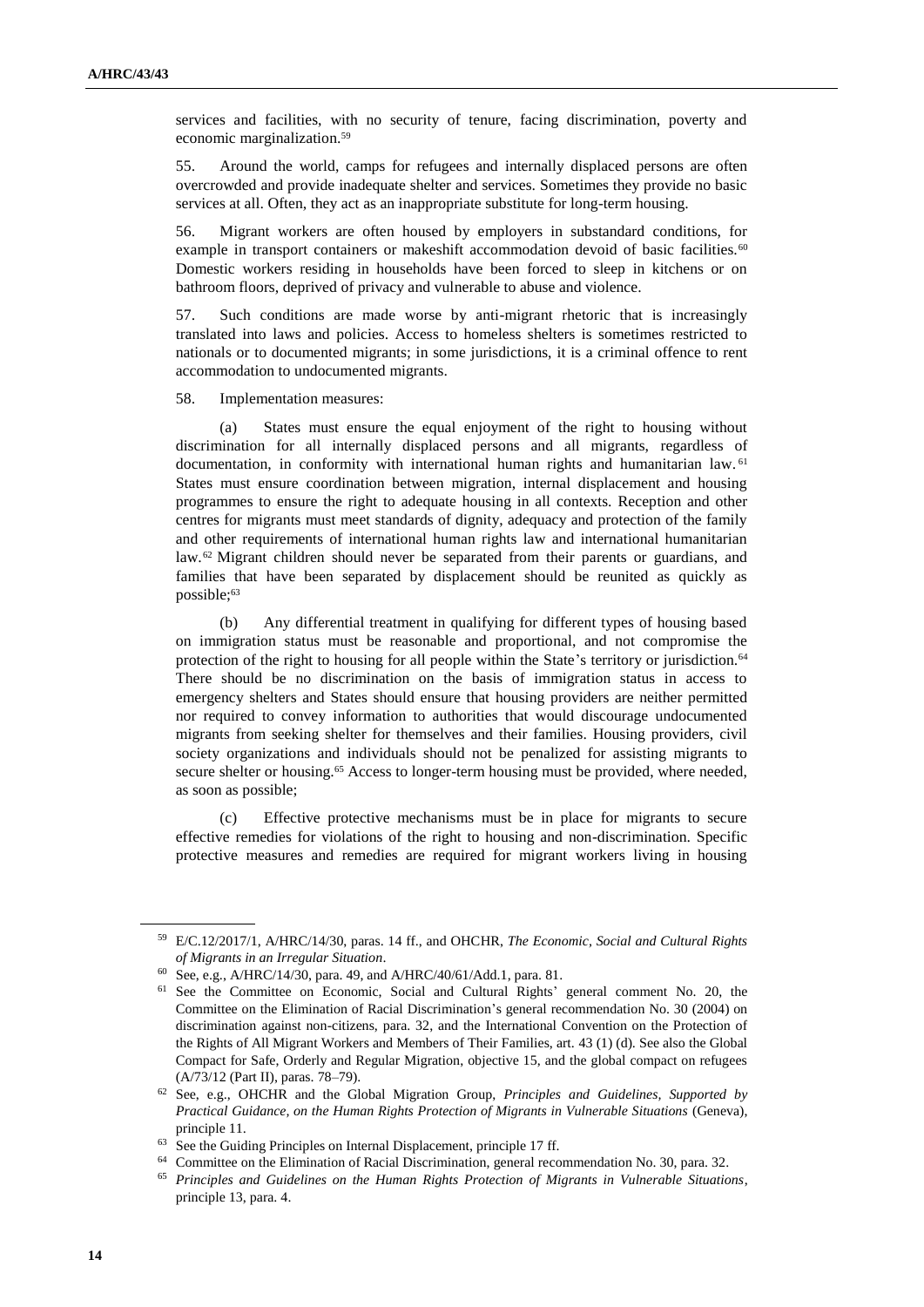provided by employers suffering grossly inadequate conditions or abuse, allowing them to be relocated to adequate accommodation and to re-employment without prejudice;<sup>66</sup>

(d) Refugees and internally displaced persons who have been unlawfully or arbitrarily deprived of their former homes, lands, properties or places of habitual residence must be ensured a right to return consistent with the principles on housing and property restitution for refugees and displaced persons.<sup>67</sup>

# **Guideline No. 11. Ensure the capacity and accountability of local and regional governments for the realization of the right to adequate housing**

59. Local and regional governments have been assigned crucial responsibilities related to the right to adequate housing in most States. These may include: producing and managing social housing and infrastructure, land-use planning, upgrading informal settlements and regulating investor-driven markets. Local governments can therefore play an essential role in the realization of the right to housing. They are closest to affected communities and better able to ensure participatory decision-making and to develop innovative solutions adapted to local circumstances.

60. However, local and regional governments are often inattentive to or unaware of their obligations with respect to the right to adequate housing under international human rights law. They are often allocated responsibilities without a commensurate allocation of resources, knowledge, capacity and accountability mechanisms for the realization of the right to housing.<sup>68</sup>

61. In fact, forced evictions, discriminatory denials of services to informal settlements, homeless "sweeps" and the loss of affordable housing through speculation and financialization, are frequently perpetrated or facilitated by local governments.

62. The allocation of responsibilities for implementing the right to housing within a State is a matter of internal decision-making but must be consistent with the State's obligation to realize the right to housing. It must be clear which government can be held accountable, and how, and there must be coordination among national, regional and local authorities for the realization of the right to housing.<sup>69</sup>

63. Implementation measures:

(a) The obligations of local and regional governments to implement the right to housing within clearly delineated areas of responsibilities must be established in legislation. <sup>70</sup> Housing policies and programmes at all levels of government should be coordinated through national-level leadership and oversight as well as by intergovernmental bodies with an explicit mandate to promote and ensure compliance with the right to housing.<sup>71</sup> Provision should be made for promptly resolving questions of jurisdiction on the basis of the principle that human rights should never be compromised by jurisdictional disputes;

(b) Local and regional governments should implement human rights-based housing strategies, as described in guideline No. 4 above, consistent with those implemented at the national level and establish their own monitoring and accountability

<sup>66</sup> See the Domestic Workers Recommendation, 2011 (No. 201), para. 7, of the International Labour Organization.

<sup>67</sup> E/CN.4/Sub.2/2005/17, annex. See also the Guiding Principles on Internal Displacement, A/64/255, para. 55, the *Principles and Guidelines on the Human Rights Protection of Migrants in Vulnerable Situations*, principle 8, the Global Compact for Safe, Orderly and Regular Migration, objective 13, and the global compact on refugees, para. 60.

<sup>68</sup> A/HRC/28/62, para. 5, and A/HRC/42/22.

<sup>69</sup> Committee on Economic, Social and Cultural Rights, general comment No. 4, para. 12.

<sup>70</sup> A/HRC/27/59, para. 31.

<sup>71</sup> A/HRC/37/53, para. 51.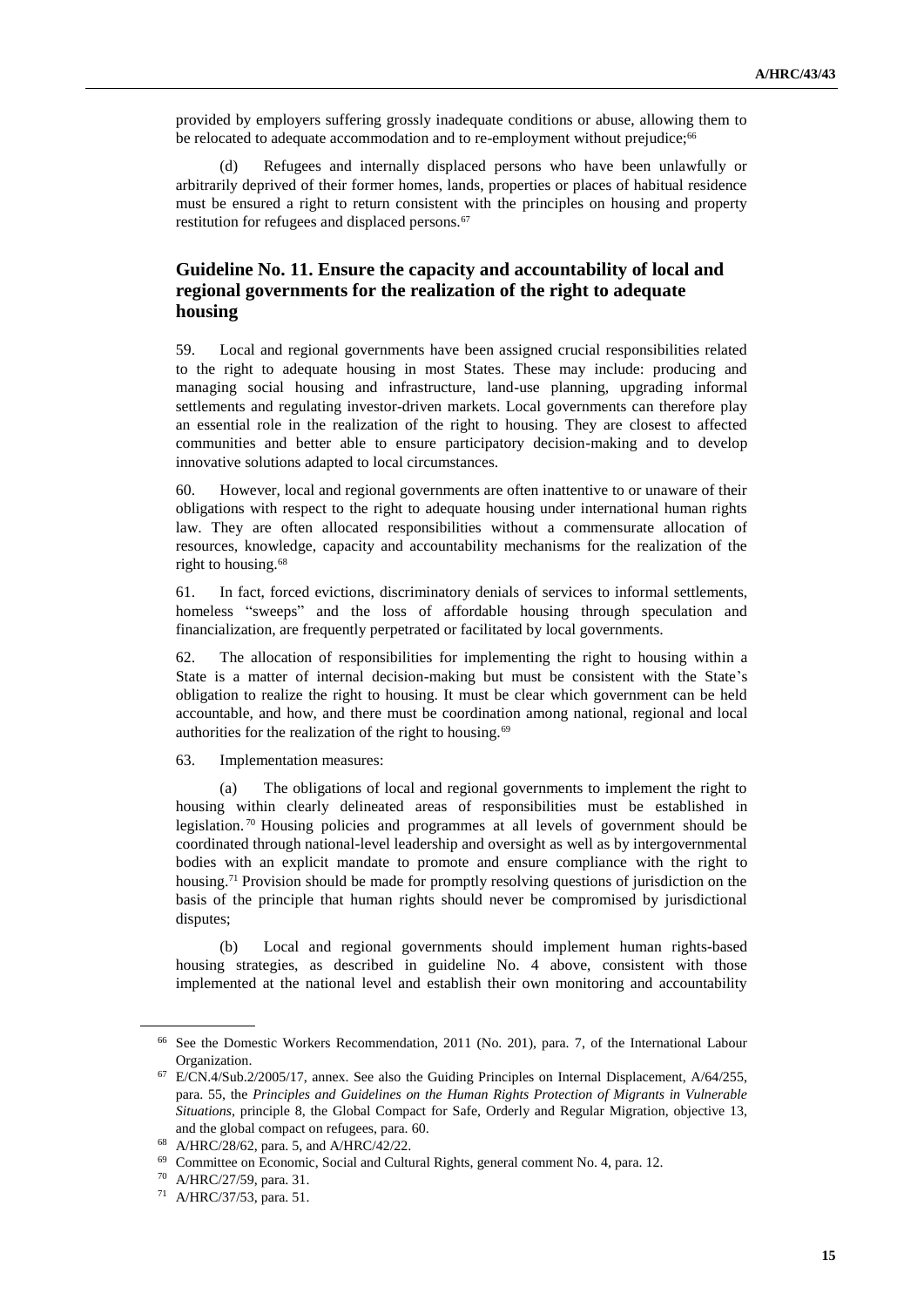mechanisms. States must ensure that local or regional housing strategies are adequately resourced and that local governments have the capacity to implement them;

(c) The right to housing should be incorporated into relevant municipal laws, plans and programmes. Local governments should consider adopting human rights charters that protect the right to housing and provide access to justice or establish an ombuds office to address housing rights complaints and monitor the implementation of the right to housing;

(d) Indigenous governments have the right to develop and determine housing programmes that are consistent with international human rights law through their institutions of self-governance and in conformity with the United Nations Declaration on the Rights of Indigenous Peoples.<sup>72</sup> States must ensure they have adequate resources to implement the right to housing.<sup>73</sup>

## **Guideline No. 12. Ensure the regulation of businesses in a manner consistent with State obligations and address the financialization of housing**

64. The private sector plays a significant role in most housing systems and in the realization of the right to housing. Investors, businesses and individuals develop, build, sell and rent housing. Financial institutions provide access to credit. Private households purchase, build or improve their own housing, and may rent it to others. The particular role played by various private actors in housing systems varies, but the State must ensure that all aspects of their involvement are consistent with States' obligations to realize the right to housing for all.

65. The role of private investment in housing has changed in recent years. Housing has become the commodity of choice for corporate financial institutions, a security for financial instruments that are traded remotely on global markets. <sup>74</sup> Institutional investors buy massive amounts of affordable and social housing (sometimes entire neighbourhoods), displacing lower-income families and communities. Wealthy individuals and corporations use residential real estate to park capital, avoid taxes or hide ill-gotten gains. This has resulted in inflated land and housing costs and, often, in significant proportions of housing stock being left vacant.<sup>75</sup> In rural areas, large-scale land acquisitions and speculation over farmland by private investors are displacing residents.<sup>76</sup>

66. States have facilitated and encouraged the change in the role of the private sector in housing. They have provided tax breaks to real estate speculators, tax advantages for homeowners and "golden visas" to foreign investors. They have deregulated rental markets and encouraged development that primarily produces housing for the wealthy. Through legislative measures, policies and programmes, many States have treated housing as a commodity for trading and speculation, rather than as a social good and a human right.

67. A change in direction is urgently needed, and a new relationship between governments and the investors currently dominating the housing landscape must be forged. The Committee on Economic, Social and Cultural Rights has clarified that States violate their obligations with respect to the right to housing by failing to regulate the real estate market and the financial actors operating on that market so as to ensure access to affordable and adequate housing for all.<sup>77</sup>

68. The obligations that States must impose on businesses directly involved in the development or ownership of housing are different in kind from those that apply to other

<sup>72</sup> Arts. 4 and 23.

<sup>73</sup> United Nations Declaration on the Rights of Indigenous Peoples, art. 4. See also A/73/176, para. 5.

<sup>74</sup> A/HRC/34/51.

<sup>75</sup> Housing Europe, *The State of Housing in the EU 2019* (Brussels, September 2019).

<sup>76</sup> A/HRC/13/33/Add.2.

<sup>77</sup> General comment No. 24 (2017) on State obligations under the International Covenant on Economic, Social and Cultural Rights in the context of business activities, para. 18.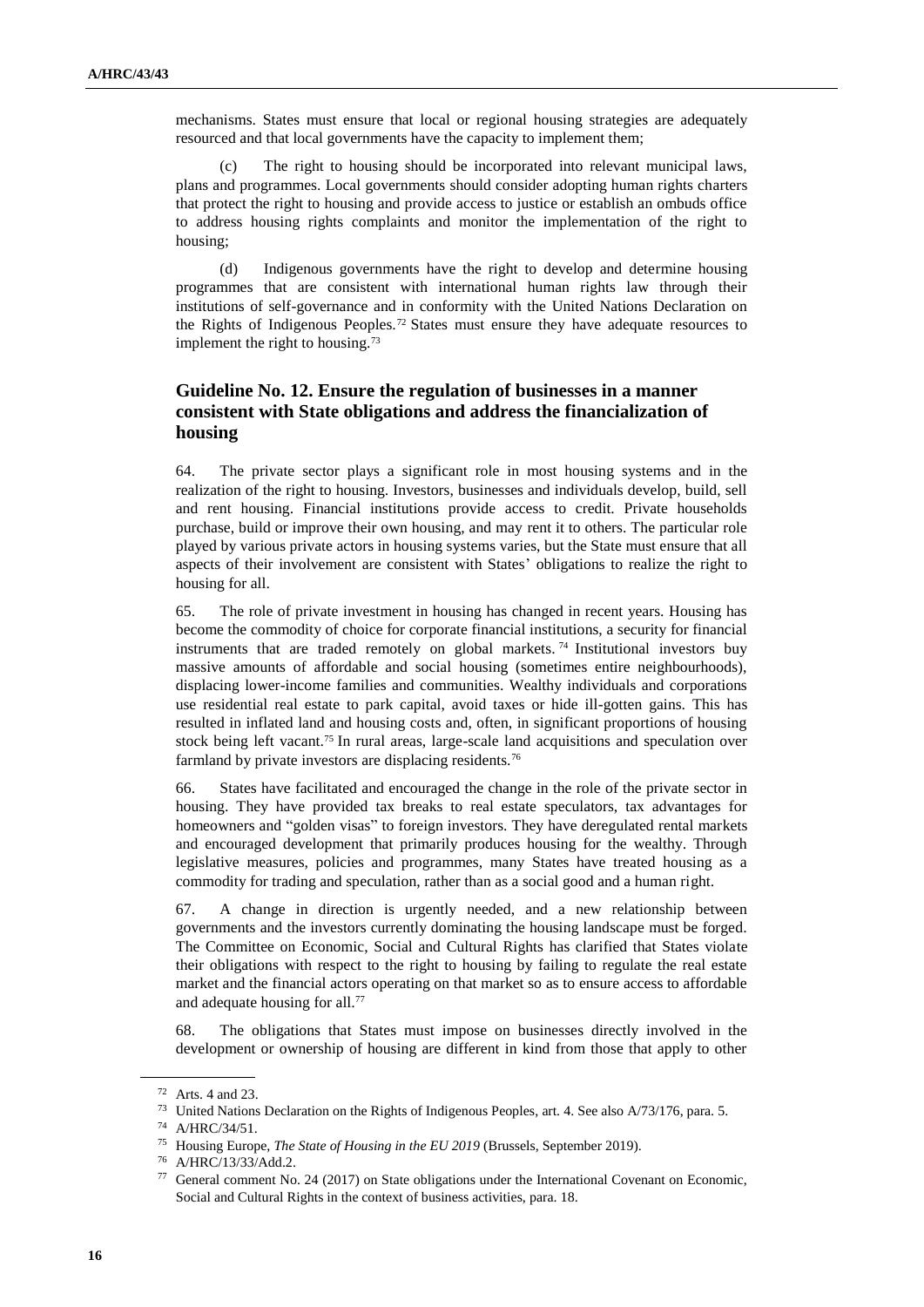businesses that are not involved in providing for a good that is also a human right. States must regulate businesses in a manner that is consistent with all dimensions of States' obligations, including to fulfil the right to adequate housing. Ensuring that businesses refrain from activities that have a negative impact on human rights in housing through common approaches to due diligence is necessary but often not be sufficient. States may need to ensure, for example, not only that developers do not displace residents from affordable housing, but also that they produce needed affordable housing, that housing is not left vacant and that some of the profits from housing or other economic activities are redirected to ensure the availability of adequate housing for low-income households.<sup>78</sup>

69. Implementation measures:

(a) States must regulate business in order to prevent investments having any negative impacts on the right to housing, including by:

(i) Preventing any privatization of public or social housing that would reduce the capacity of the State to ensure the right to adequate housing;

(ii) Maintaining a rental regulatory framework that preserves security of tenure and affordable housing for tenants, including through rent caps, controls or rent freezes where needed;

(iii) Requiring full and public disclosure of all investments in residential housing to help prevent corruption, money-laundering, tax evasion and tax avoidance;

(iv) Establishing independent monitoring bodies to oversee developments, business plans or private investor activity that may have a significant impact on the right to housing;

(v) Imposing taxes on residential real estate and land speculation to curb the short-term resale of properties and on residential real estate left vacant;

(vi) Removing preferential tax breaks on homeowners and on real estate investment trusts;

(vii) Removing incentives for foreign residential real estate investment such as preferential visa and citizenship awards;

(b) States must regulate business to comply with States' obligation to realize the right to housing by all appropriate means, including by:

(i) Adopting planning and development approval criteria to ensure that any proposed housing development responds to the actual needs of residents, including affordable housing for low-income households and employment opportunities;

(ii) Adjusting taxation measures to incentivize affordable housing and discourage speculation or ownership of housing or land left vacant;

(iii) Enabling innovative financing models for affordable housing or upgrading projects;

Requiring the negotiation of binding, human rights-compliant social benefits agreements with local authorities, residents and civil society organizations before any development is approved;

(v) Requiring pension funds and other investors to facilitate independent human rights impact assessments prior to investments being approved to ensure investments do not contribute to violations of the right to housing;

States should support the important role that households play in producing and upgrading their own housing (through the social production of housing) by ensuring access to land, including through collective or cooperative ownership, commons and other alternative forms of tenure and affordable and sustainable materials;

<sup>78</sup> Ibid.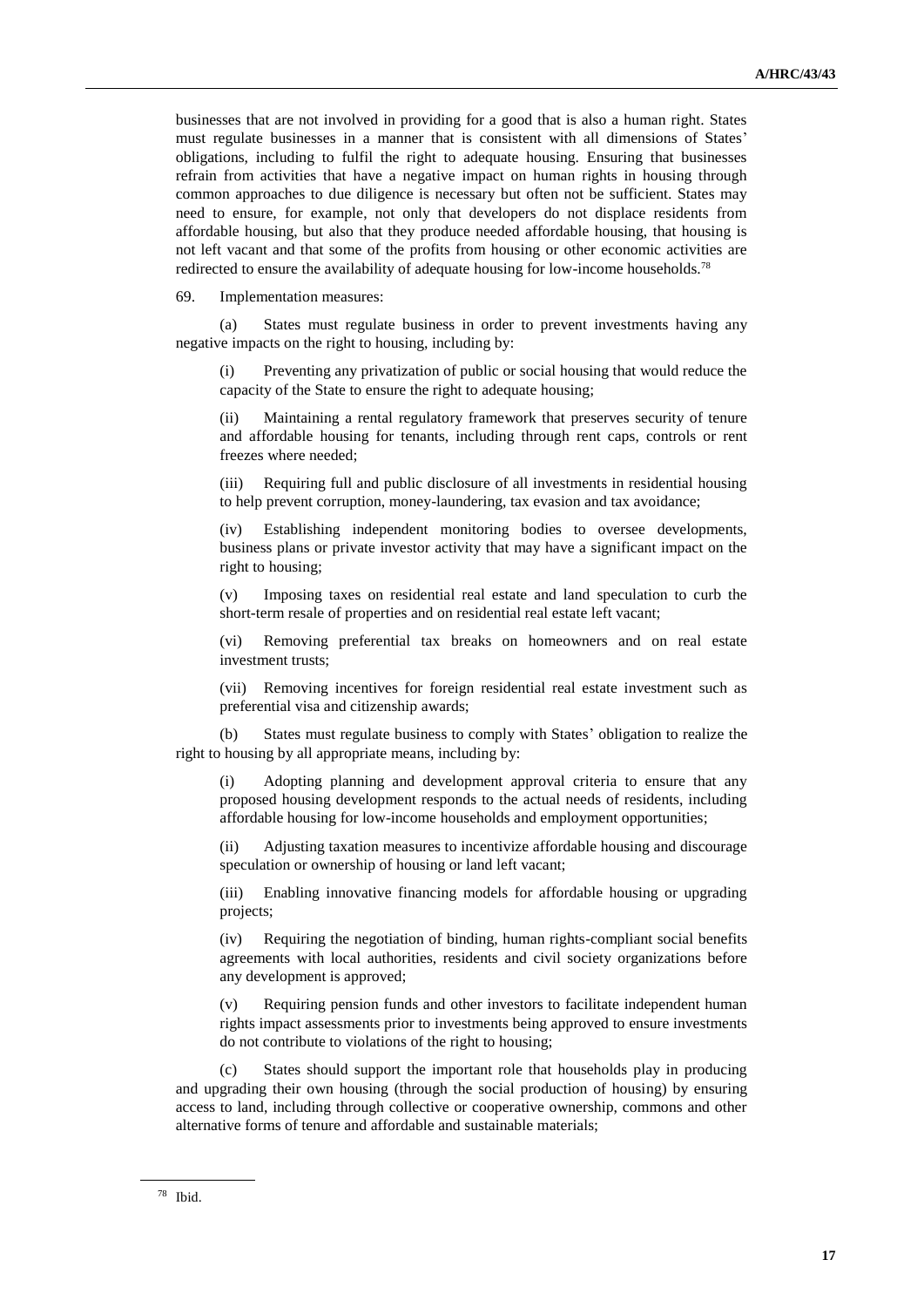(d) All laws and policies related to rent and mortgage arrears and foreclosures should be reviewed to ensure consistency with the right to adequate housing, including the obligation to prevent any eviction resulting in homelessness.<sup>79</sup> States should require banks and other lenders to remove barriers to access to credit for women, young families, residents of informal settlements and others in need of housing finance.

# **Guideline No. 13. Ensure that the right to housing informs and is responsive to climate change and address the effects of the climate crisis on the right to housing**

70. Natural disasters and the climate crisis have enormous impacts on the enjoyment of the right to housing, with exponential increases in these effects anticipated in decades to come. Climate-fuelled disasters were the primary driver of internal displacement during the past decade, forcing an estimated 20 million people a year from their homes.<sup>80</sup> Those living in homelessness or lacking access to resilient or secure housing are the most adversely affected, as they often live in areas that are vulnerable to floods, hurricanes and cyclones, storm surges, mudslides, earthquakes and tsunamis. Moreover, States taking disaster risk management measures often fail to consider their effects on vulnerable communities and their right to housing.

71. The manner in which the right to housing is to be realized also has implications for climate change. It has been estimated that the building and construction sector accounts for 39 per cent of global energy-related carbon dioxide emissions, most of which is concentrated in middle- and high-income countries. <sup>81</sup> It is in low-income countries, however, that the greatest amount of construction will be required if target 11.1 of the Sustainable Development Goals are to be achieved. States individually and the international community as a whole must respond urgently to the climate crisis while also ensuring access to sustainable housing, prioritizing those most in need.

72. Implementation measures:

(a) The right to adequate housing should be integrated into strategies for the adaptation to and mitigation of climate change, as well as in planning, preparing and implementing strategies for addressing climate change displacement.<sup>82</sup> States should ensure that these strategies do not undermine or impede the realization of the right to adequate housing;

(b) In situations where communities are particularly vulnerable to the effects of climate change and climate change-related disasters, such as those living on or near waterways and shorelines, priority should be given to adaptation measures to preserve existing communities. In that regard, States must consult with residents to identify the measures needed for their protection. Such measures may include ensuring that communities are able to retain technical experts, installing protective infrastructure, moving some households to safer sites within the community and ensuring that adequate resources are available for the implementation of such measures;<sup>83</sup>

(c) While making every effort to mitigate climate change, States should conduct thorough analyses of anticipated climate displacement, determine likely time frames and identify communities at risk and possible relocation sites. Where relocation is deemed necessary or chosen by the community, it should be implemented in a manner consistent with the basic principles and guidelines on development-based evictions and displacement and with guidelines No. 6 and No. 7 above;

<sup>79</sup> Committee on Economic, Social and Cultural Rights, general comment No. 7, para. 16.

<sup>80</sup> Oxfam, "Forced from home: climate-fuelled displacement", Oxfam Media Briefing (2 December 2019).

<sup>81</sup> United Nations Environment Programme and International Energy Agency, *Towards a Zero-emission, Efficient and Resilient Buildings and Construction Sector: Global Status Report 2017* (2017), p. 6.

<sup>82</sup> A/HRC/16/42.

<sup>83</sup> A/64/255, para. 74.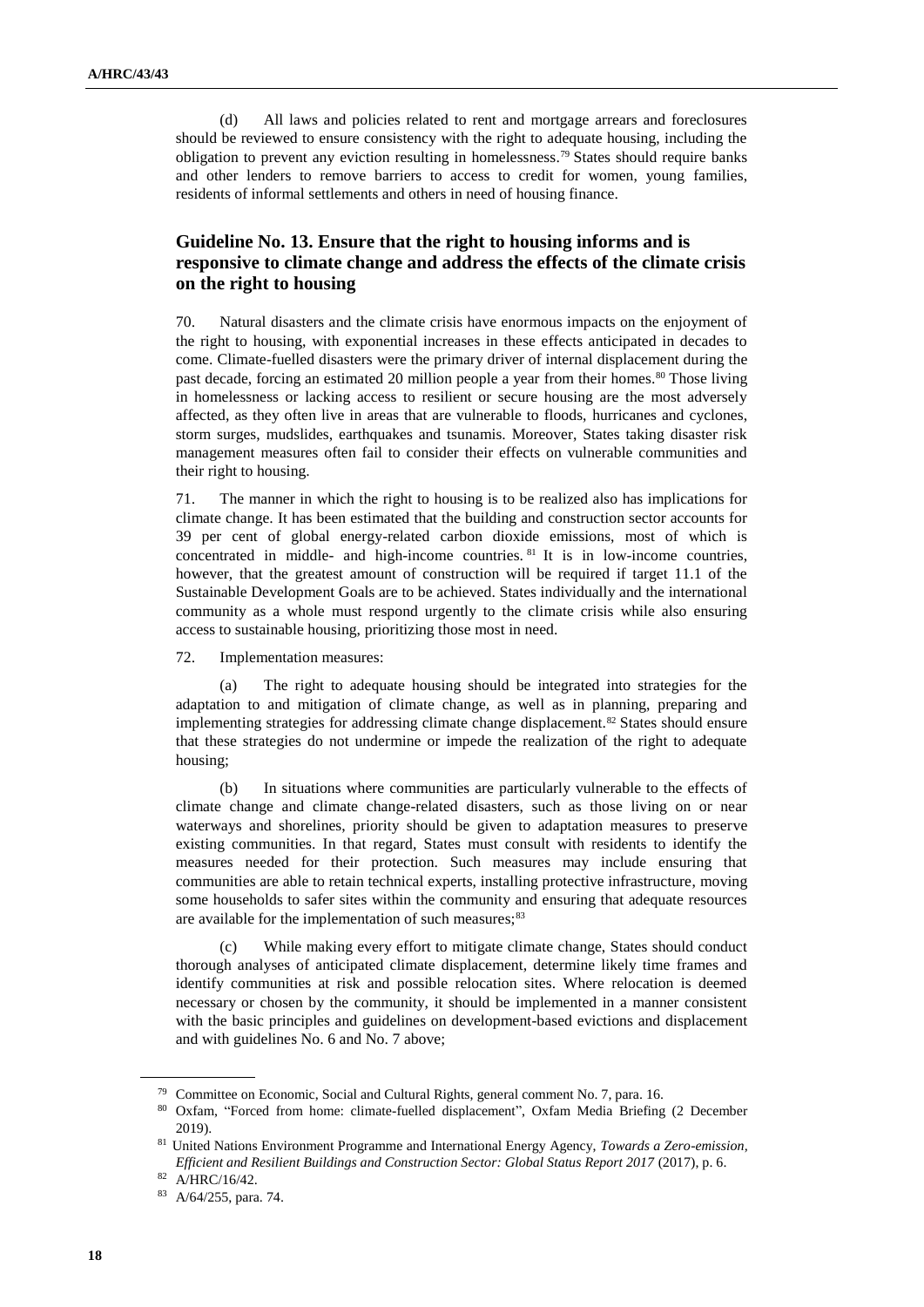(d) States must work with affected communities to develop and promote environmentally sound housing construction and maintenance to address the effects of climate change while ensuring the right to housing. The particular vulnerability of indigenous peoples to climate change must be recognized and all necessary support should be provided to enable indigenous peoples to develop their own responses. Forests and conservation areas must be protected in a manner that fully respects the rights of indigenous peoples to their lands and resources and to their traditional and environmentally sustainable practices in housing.

# **Guideline No. 14. Engage in international cooperation to ensure the realization of the right to adequate housing**

73. The current human rights crisis in housing is global in nature and cannot be effectively addressed without international cooperation and assistance. Many actors involved in housing operate at the transnational level and deal with complex corporate structures that pose considerable obstacles to accountability. Regulating global capital flows and preventing the parking of resources into residential real estate to avoid taxation and for money-laundering purposes all require international cooperation.

74. International financial institutions and development banks have applied approaches that are detrimental to the realization of the right to housing. For example, they have imposed deregulation, the liberalization of housing markets and austerity measures, including the selling of social housing, and required mortgage finance programmes that do not assist the lowest-income households.<sup>84</sup>

75. Articles 2 (1) and 11 of the International Covenant on Economic, Social and Cultural Rights refer to international cooperation and assistance as means to achieve the full realization of the right to housing, recognizing its essential importance. Moreover, States parties to the Covenant are obliged to ensure the realization of the right to housing by all appropriate means, which includes international cooperation.<sup>85</sup>

76. Implementation measures:

(a) States should recognize international cooperation as a firm legal obligation where it is necessary for the realization of the right to housing. This includes controlling global capital flows into residential real estate markets and preventing and combating transborder tax evasion and avoidance, which significantly limits the resources of States to realize the right to adequate housing;<sup>86</sup>

(b) States should avoid conduct that would create a foreseeable risk of impairing the enjoyment of the right to housing in other States, should adopt legislation to prevent violations of the right to housing abroad by corporations or other investors that are domiciled in their territory and/or jurisdiction and should ensure access to justice for such violations within domestic courts;<sup>87</sup>

(c) States should assess the impact on the right to adequate housing of trade and investment agreements prior to entering into them, and should include in such agreements a provision explicitly referring to their human rights obligations in respect of housing. Existing agreements should be interpreted in ways that do not impair States' ability to realize the right to housing;<sup>88</sup>

(d) The role of international financial institutions and of development, humanitarian and other international organizations should be aligned with the promotion of the realization of the right to housing. Development banks and financial institutions should establish safeguard policies covering all aspects of the right to adequate housing.

<sup>84</sup> A/HRC/37/53, para. 134, and A/73/310/Rev.1, paras. 99 ff.

<sup>&</sup>lt;sup>85</sup> See also the Declaration on the Right to Development, art. 3.

<sup>86</sup> Committee on Economic, Social and Cultural Rights, general comment No. 24, para. 37.

<sup>87</sup> Ibid., para. 26.

<sup>&</sup>lt;sup>88</sup> Guiding principles on human rights impact assessments of trade and investment agreements.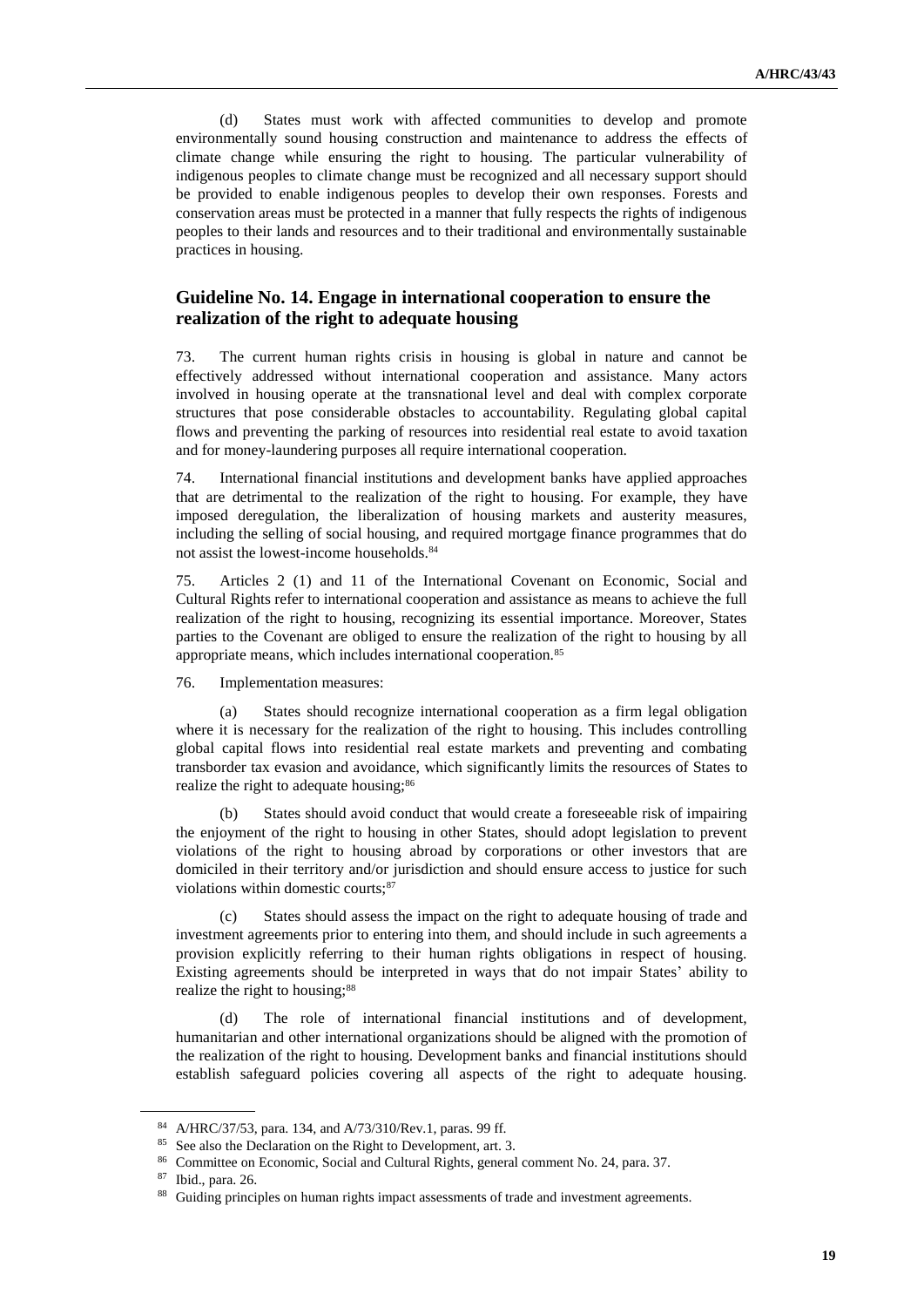Independent complaints mechanisms must be available where activities or projects of international or regional financial institutions or development banks fail to support the realization of the right to housing of those most in need.

# **Guideline No. 15. Ensure effective monitoring and accountability mechanisms**

77. Independent monitoring of the implementation of the right to housing is a central component of the obligation to progressively realize the right. <sup>89</sup> States tend to misunderstand the obligation to monitor progress as being merely a matter of collecting and disseminating data about housing programs, homelessness, expenditures and aggregate demographics. Evidence considered is often restricted to statistical information, without qualitative evidence based on experiences of rights holders. In many countries disaggregated data based on gender, race, disability, age, family status and income are not collected due to either the lack of technical capacity or absence of legislation allowing it. Monitoring is often conducted by governments themselves, rather than by independent institutions.

78. As noted by the Committee on Economic, Social and Cultural Rights, human rights institutions (or similar bodies mandated to focus specifically on the right to housing) can play an important role in identifying appropriate goals and benchmarks, providing research, monitoring compliance and examining complaints.<sup>90</sup> If States are to take seriously their commitment under target 11.1 of the Sustainable Development Goals, they must institute rigorous independent monitoring of progress, based on realistic goals and timelines and with the means to hold Governments and others accountable.

79. Implementation measures:

(a) Independent monitoring bodies should be mandated and properly resourced to monitor the realization of the right to housing in a transparent and participatory manner. They should have the capacity to hear complaints from concerned people or groups, undertake visits, conduct investigations, commission surveys and convene public hearings to gather information. Public authorities should be required to provide a response to reports from monitoring bodies and to take follow-up action within a reasonable period of time. Parliamentary hearings should be utilized to provide periodic public review of progress and effective government responses;

(b) Monitoring progress on the implementation of the right to housing should be focused on assessing compliance with the obligation to progressively realize the right. It should include the collection of qualitative and quantitative data related to dignity and the experience of rights holders with respect to all aspects of the right to housing, including security of tenure, availability of services, affordability, habitability, accessibility, location, cultural adequacy, homelessness and evictions. Statistical and qualitative information with appropriate safeguards should also be collected on the housing circumstances of groups facing systemic discrimination, on structural barriers to housing and on the outcomes of measures taken to address such barriers. Major trends and emerging challenges should also be identified;

(c) Progress should be assessed in relation to capacity and available resources, and whether Governments have made reasonable efforts to meet established targets and timelines in accordance with housing strategies and the Sustainable Development Goals;

(d) Monitoring should extend to all sectors of housing systems, including private business enterprises and real estate markets. <sup>91</sup>

<sup>89</sup> International Covenant on Economic, Social and Cultural Rights, art. 16, and Committee on Economic, Social and Cultural Rights, general comments No. 3, para. 11, and No. 4, para. 13.

<sup>&</sup>lt;sup>90</sup> Committee on Economic, Social and Cultural Rights, general comment No. 10 (1998) on the role of national human rights institutions in the protection of economic, social and cultural rights.

<sup>&</sup>lt;sup>91</sup> Guiding Principles on Business and Human Rights, principle No. 5.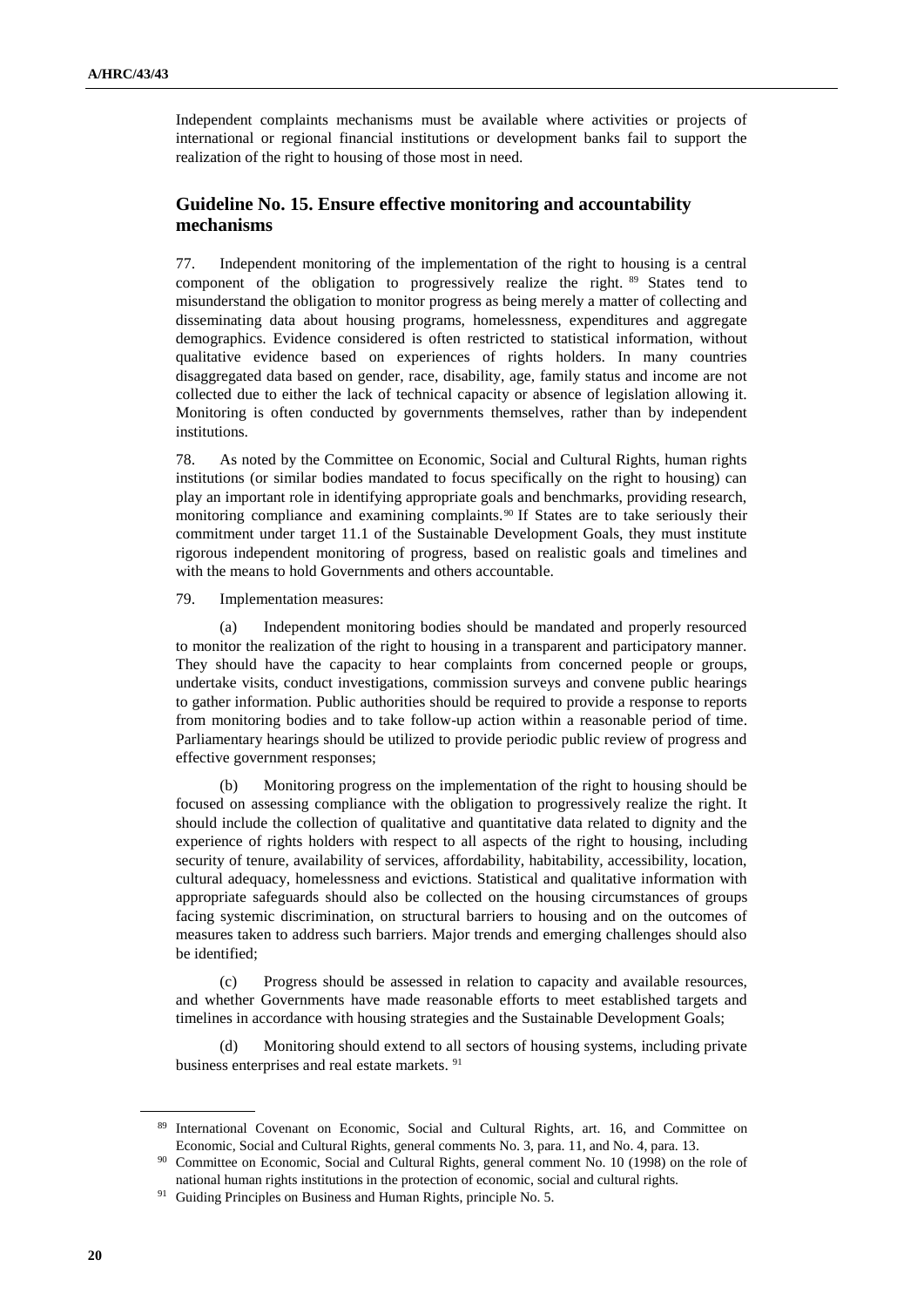# **Guideline No. 16. Ensure access to justice for all aspects of the right to housing**

80. The provision of legal remedies for the violation of the right to housing is a core component of States' obligation to ensure the realization of this right.<sup>92</sup> As stated by the Committee on Economic, Social and Cultural Rights, many component elements of the right to adequate housing are closely bound up with the provision of domestic legal remedies to ensure the effective enjoyment of the right.<sup>93</sup> Yet courts and tribunals are often experienced by those who are living in informal settlements or homelessness as places where evictions are ordered or criminalizing sanctions imposed, rather than as venues where the right to housing can be claimed.<sup>94</sup>

81. As noted by the Special Rapporteur in her report on access to justice, violations of the right to housing are as much failures in the administration of justice to ensure meaningful accountability and access to effective remedies as they are failures of housing programmes.<sup>95</sup>

82. States have an immediate obligation to ensure access to justice for those whose right to housing has been violated, including through failures to adopt reasonable measures for its progressive realization.<sup>96</sup> In discharging their obligation, States should follow the 10 key principles identified by the Special Rapporteur.<sup>97</sup>

83. Implementation measures:

(a) Access to justice for the right to housing should be ensured by all appropriate means, through courts, administrative tribunals, human rights institutions and informal or customary community-based justice systems. Hearings and other procedures should be timely, accessible, procedurally fair, enable full participation of affected individuals and groups and ensure effective remedies within a reasonable time frame. Where effective remedies rely on administrative or quasi-judicial procedures, recourse to courts should also be available;<sup>98</sup>

(b) Access to justice should be ensured for all components and dimensions of the right to housing that are guaranteed under international human rights law, covering not just the right to a physical shelter, but to a home in which to live in security, peace and dignity; not just protection from eviction or other State action, but also from State neglect and inaction and failure to take reasonable measures to progressively realize the right to housing. States should revoke legal provisions suggesting that the right to adequate housing is not justiciable under domestic law and should desist from making this argument before courts. Where the right to housing is not enshrined in national or constitutional law, access to effective judicial remedies can and should be ensured by recognizing the interdependence and indivisibility of the right to housing with other rights, such as the rights to life, health and non-discrimination;

(c) Individuals and organizations representing them should have access to legal aid or other necessary assistance to enable them to participate in legal processes. Institutions, equality promotion bodies and civil society organizations should have legal standing to pursue claims to the right to housing on behalf of individuals and groups. Remedies should address both individual and systemic violations of the right to housing;

(d) States should ensure access to justice for violations of the right to housing by transnational corporations, including by establishing parent company or group liability

<sup>&</sup>lt;sup>92</sup> Committee on Economic, Social and Cultural Rights, general comments No. 3, para. 5, and No. 4, para. 17.

<sup>93</sup> *I.D.G. v. Spain*, para. 11.1.

<sup>94</sup> Ibid., para. 4.

<sup>95</sup> A/HRC/40/61, para. 2.

<sup>96</sup> Committee on Economic, Social and Cultural Rights, general comments No. 3 and No. 9 (1998) on the domestic application of the Covenant. See also *I.D.G. v. Spain*, para. 11.3.

<sup>97</sup> A/HRC/40/61.

<sup>98</sup> Committee on Economic, Social and Cultural Rights, general comment No. 9.